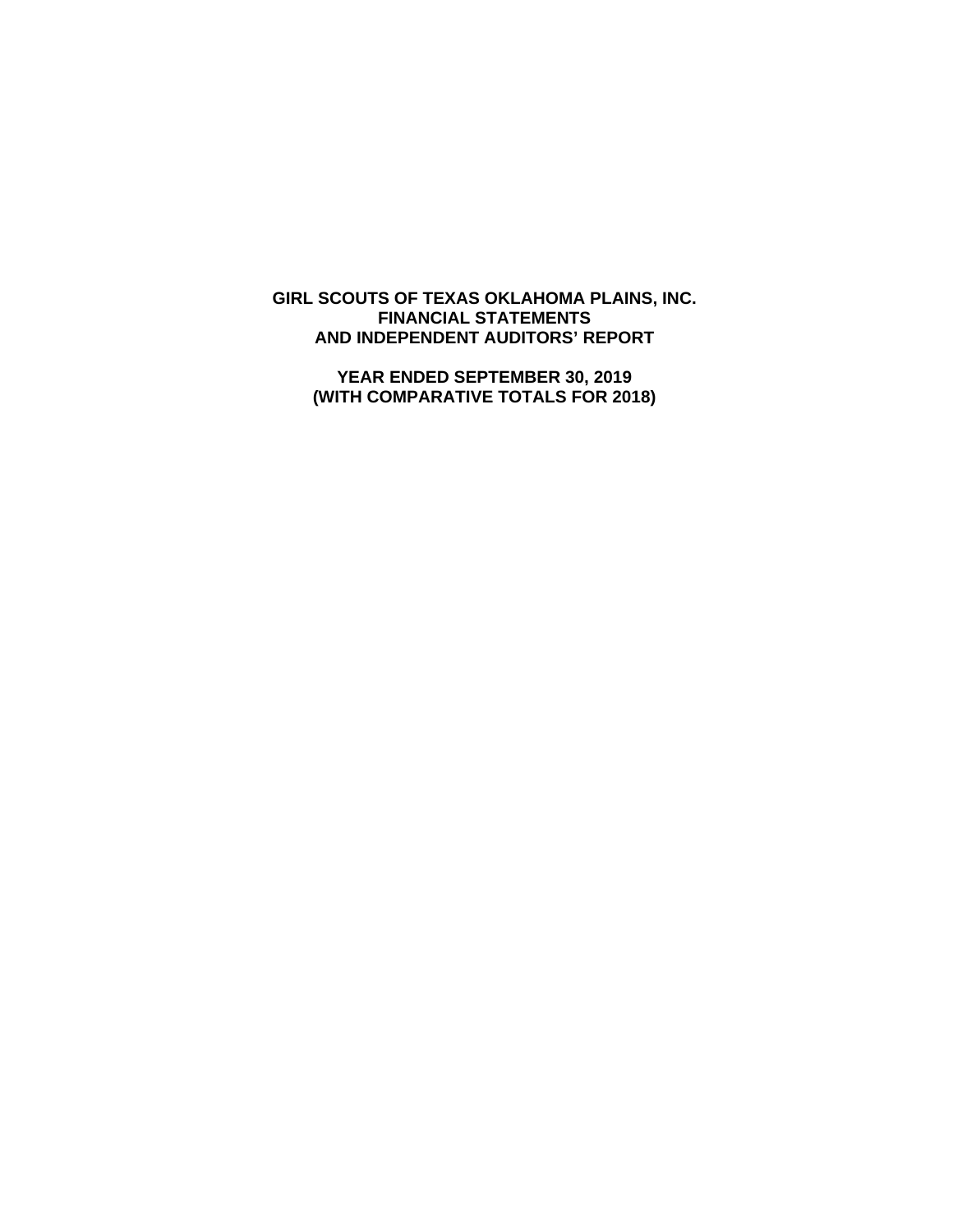## **GIRL SCOUTS OF TEXAS OKLAHOMA PLAINS, INC. TABLE OF CONTENTS YEARS ENDED SEPTEMBER 30, 2019 (WITH COMPARATIVE TOTALS FOR 2018)**

| <b>INDEPENDENT AUDITORS' REPORT</b>     |   |
|-----------------------------------------|---|
| <b>FINANCIAL STATEMENTS</b>             |   |
| <b>STATEMENT OF FINANCIAL POSITION</b>  | 3 |
| <b>STATEMENT OF ACTIVITIES</b>          | 4 |
| <b>STATEMENT OF CASH FLOWS</b>          | 5 |
| <b>STATEMENT OF FUNCTIONAL EXPENSES</b> | 6 |
| <b>NOTES TO FINANCIAL STATEMENTS</b>    |   |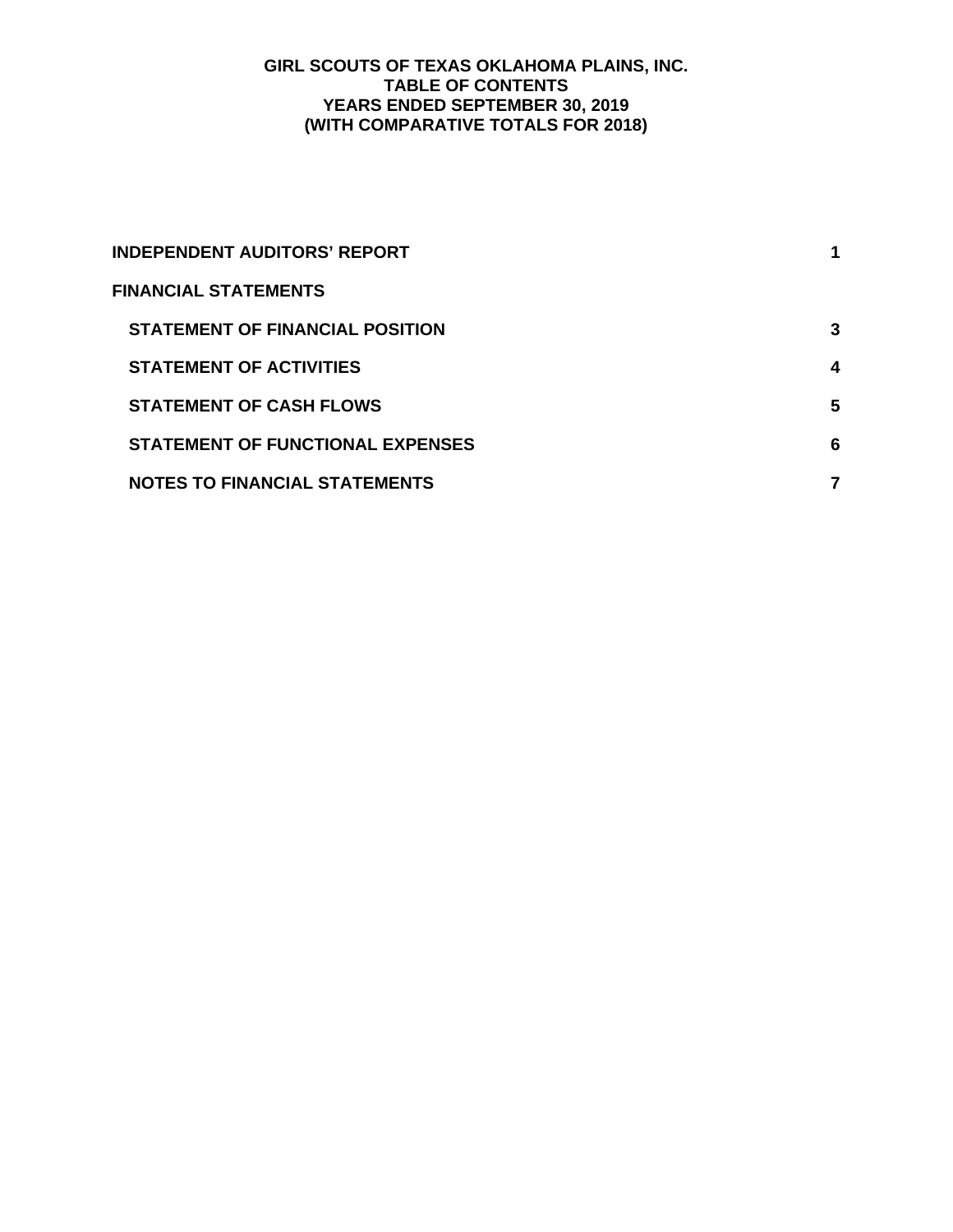CLA (CliftonLarsonAllen LLP) CLAconnect.com

# **INDEPENDENT AUDITORS' REPORT**

Board of Directors Girl Scouts of Texas Oklahoma Plains, Inc. Fort Worth, Texas

We have audited the accompanying financial statements of the Girl Scouts of Texas Oklahoma Plains, Inc. (the Council), which comprise the statement of financial position as of September 30, 2019, and the related statements of activities, functional expenses, and cash flows for the year then ended, and the related notes to the financial statements.

# *Management's Responsibility for the Financial Statements*

Management is responsible for the preparation and fair presentation of these financial statements in accordance with accounting principles generally accepted in the United States of America; this includes the design, implementation, and maintenance of internal control relevant to the preparation and fair presentation of financial statements that are free from material misstatement, whether due to fraud or error.

## *Auditors' Responsibility*

Our responsibility is to express an opinion on these financial statements based on our audit. We conducted our audits in accordance with auditing standards generally accepted in the United States of America. Those standards require that we plan and perform the audit to obtain reasonable assurance about whether the financial statements are free from material misstatement.

An audit involves performing procedures to obtain audit evidence about the amounts and disclosures in the financial statements. The procedures selected depend on the auditors' judgment, including the assessment of the risks of material misstatement of the financial statements, whether due to fraud or error. In making those risk assessments, the auditor considers internal control relevant to the entity's preparation and fair presentation of the financial statements in order to design audit procedures that are appropriate in the circumstances, but not for the purpose of expressing an opinion on the effectiveness of the entity's internal control. Accordingly, we express no such opinion. An audit also includes evaluating the appropriateness of accounting policies used and the reasonableness of significant accounting estimates made by management, as well as evaluating the overall presentation of the financial statements.

We believe that the audit evidence we have obtained is sufficient and appropriate to provide a basis for our audit opinion.

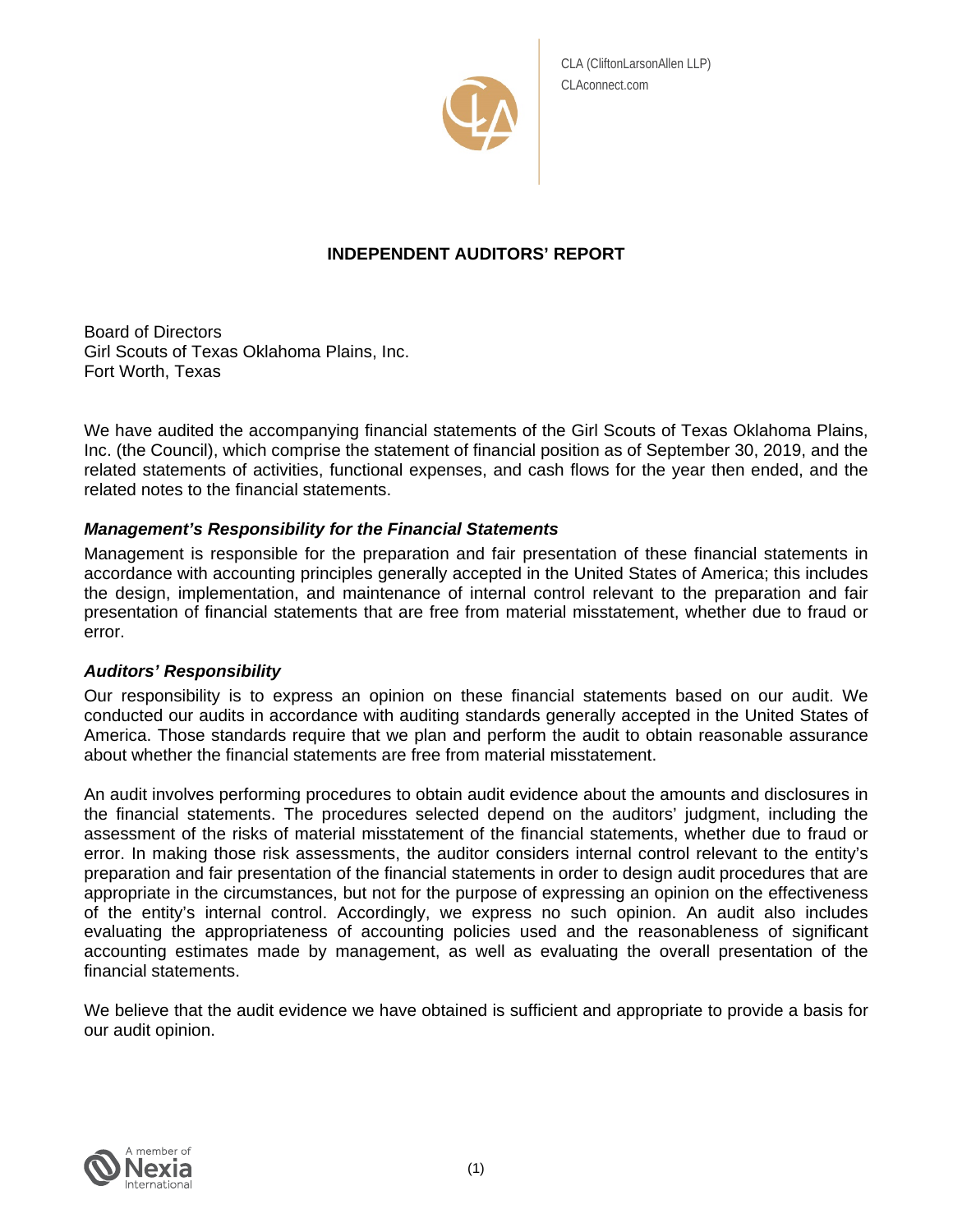## *Opinion*

In our opinion, the financial statements referred to above present fairly, in all material respects, the financial position of the Council as of September 30, 2019, and the changes in its net assets and its cash flows for the year then ended in accordance with accounting principles generally accepted in the United States of America.

## *Report on Summarized Comparative Information*

We have previously audited the 2018 financial statements of Girl Scouts of Texas Oklahoma Plains, Inc. and we expressed an unmodified audit opinion on those audited financial statements in our report dated January 31, 2019. In our opinion, the summarized comparative information presented herein as of and for the year ended September 30, 2018 is consistent, in all material respects, with the audited financial statements from which it has been derived.

Clifton Larson Allen LLP

**CliftonLarsonAllen LLP** 

Fort Worth, Texas January 22, 2020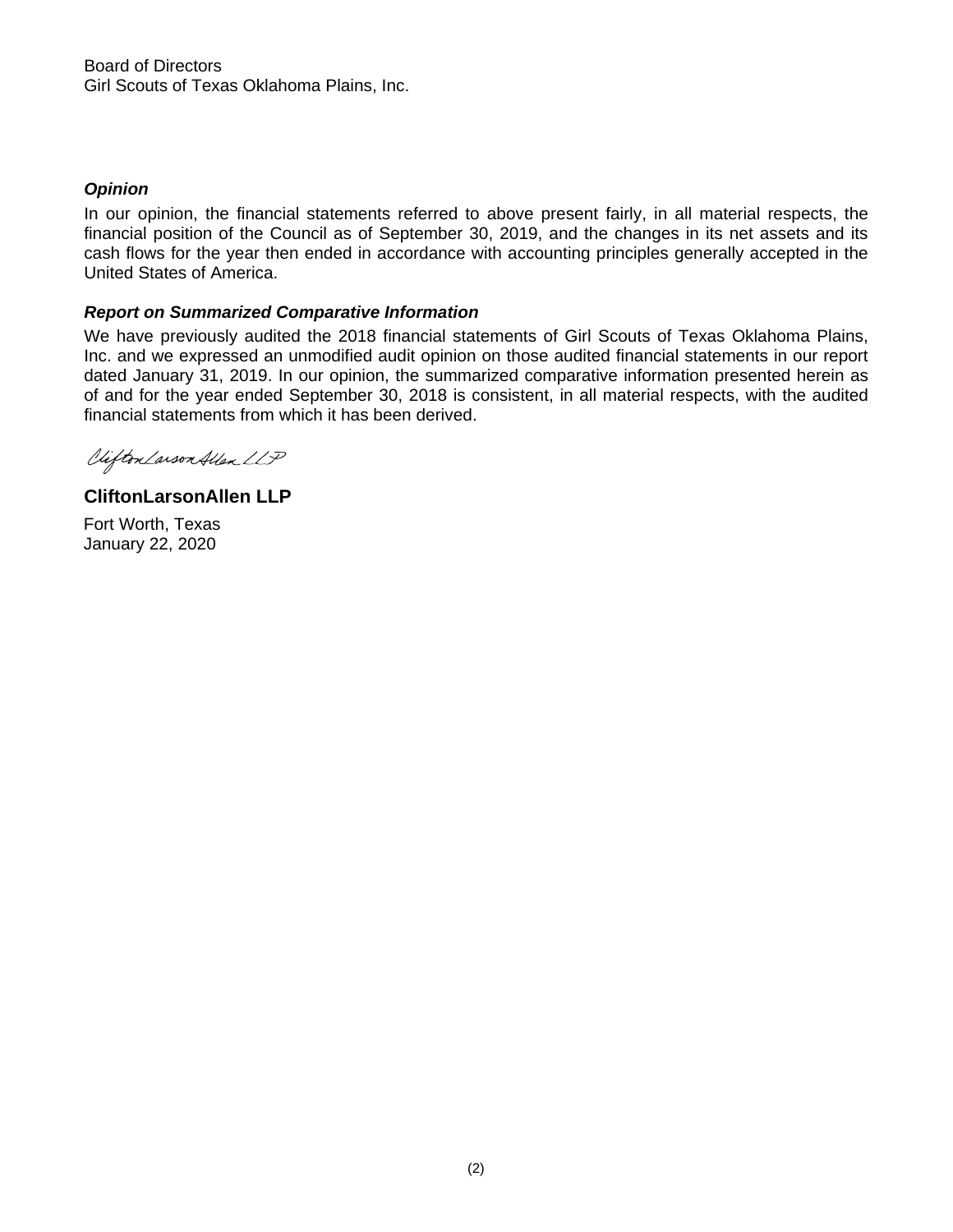|                                                    |    | 2018      |     |           |
|----------------------------------------------------|----|-----------|-----|-----------|
| <b>ASSETS</b>                                      |    |           |     |           |
| Cash and Cash Equivalents                          | \$ | 591,762   | \$  | 665,895   |
| <b>Contributions Receivable</b>                    |    | 42,000    |     | 66,108    |
| Accounts Receivable, Less Allowance for Doubtful   |    |           |     |           |
| Accounts of \$33,291 and \$45,823 in 2019 and 2018 |    | 123,252   |     | 54,392    |
| Inventory                                          |    | 170,257   |     | 164,093   |
| Prepaid Expenses and Other Assets                  |    | 117,884   |     | 38,113    |
| <b>Short-Term Investments</b>                      |    | 749,082   |     | 524,457   |
| Property and Equipment, Net                        |    | 3,423,838 |     | 2,869,942 |
| Long-Term Investments                              |    | 1,759,960 |     | 1,880,126 |
| <b>Investments Restricted for Endowment</b>        |    | 1,100,099 |     | 1,143,575 |
| <b>Total Assets</b>                                |    | 8,078,134 | -\$ | 7,406,701 |
| <b>LIABILITIES AND NET ASSETS</b>                  |    |           |     |           |
| <b>LIABILITIES</b>                                 |    |           |     |           |
| <b>Accounts Payable</b>                            | \$ | 175,009   | \$  | 44,382    |
| <b>Lines of Credit</b>                             |    | 700,000   |     |           |
| <b>Accrued Expenses</b>                            |    | 403,110   |     | 331,157   |
| <b>Deferred Revenue</b>                            |    | 3,487     |     | 10,106    |
| <b>Total Liabilities</b>                           |    | 1,281,606 |     | 385,645   |
| <b>NET ASSETS</b>                                  |    |           |     |           |
| <b>Without Donor Restrictions</b>                  |    | 5,433,933 |     | 5,372,869 |
| <b>With Donor Restrictions</b>                     |    | 1,362,595 |     | 1,648,187 |
| <b>Total Net Assets</b>                            |    | 6,796,528 |     | 7,021,056 |
| <b>Total Liabilities and Net Assets</b>            | \$ | 8,078,134 | \$  | 7,406,701 |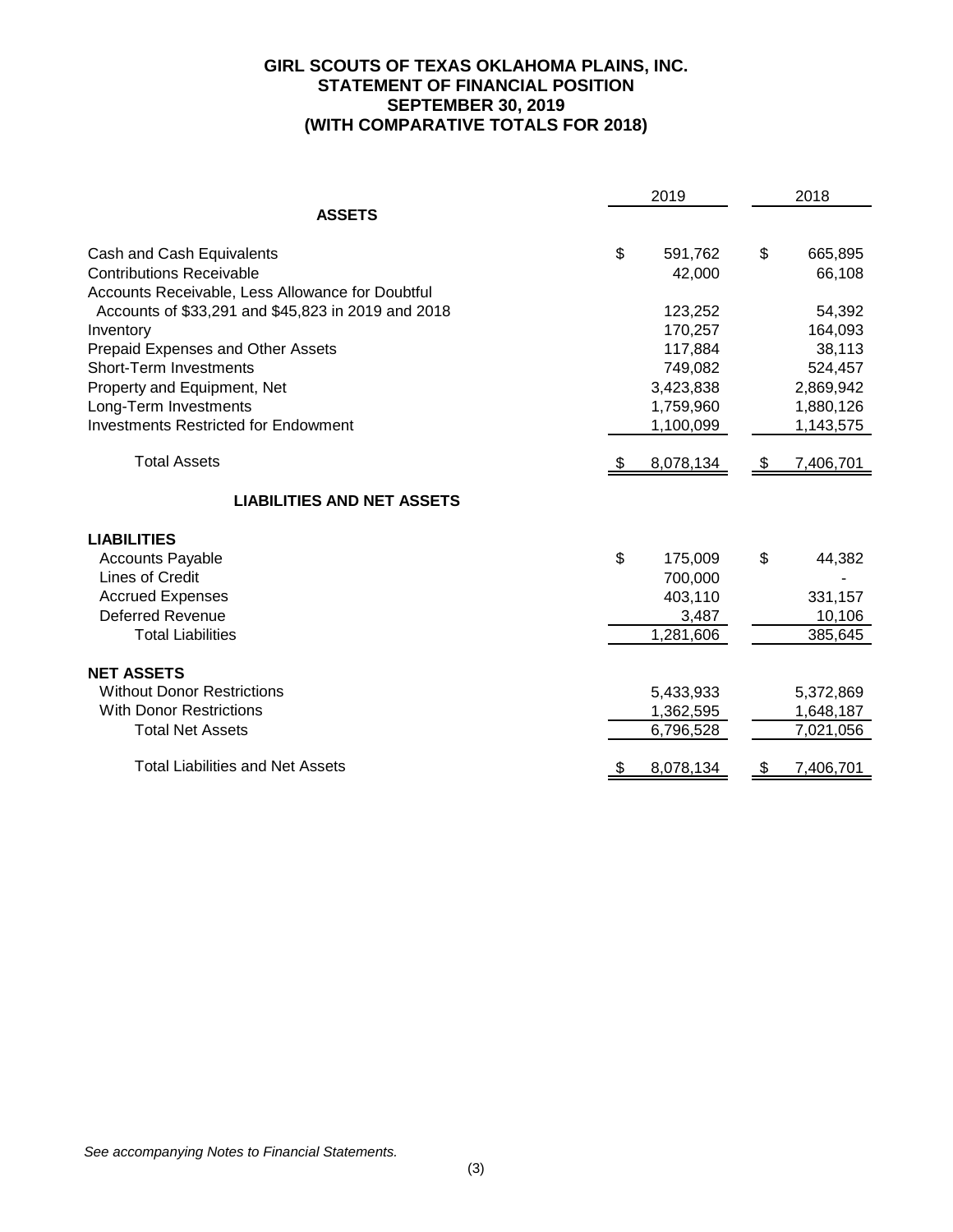## **GIRL SCOUTS OF TEXAS OKLAHOMA PLAINS, INC. STATEMENT OF ACTIVITIES YEAR ENDED SEPTEMBER 30, 2019 (WITH COMPARATIVE TOTALS FOR 2018)**

|                                                   |                      | 2019              |                 |                 |
|---------------------------------------------------|----------------------|-------------------|-----------------|-----------------|
|                                                   | <b>Without Donor</b> | <b>With Donor</b> |                 |                 |
|                                                   | <b>Restrictions</b>  | Restrictions      | Total           | 2018            |
| <b>REVENUE AND OTHER SUPPORT</b>                  |                      |                   |                 |                 |
| Contributions                                     | \$<br>218,212        | \$<br>296,825     | \$<br>515,037   | \$<br>371,571   |
| <b>United Way</b>                                 | 47,895               | 244,645           | 292,540         | 296,690         |
| Special Events, Net of Direct Costs of \$68,551   |                      |                   |                 |                 |
| and \$45,544 in 2019 and 2018                     | 32,654               |                   | 32,654          | 55,204          |
| In-Kind Revenue                                   |                      |                   |                 | 4,562           |
| Product Sales, Net of Direct Costs of \$4,929,667 |                      |                   |                 |                 |
| and \$4,892,415 in 2019 and 2018                  | 6,581,819            |                   | 6,581,819       | 6,725,538       |
| <b>Camping Fees</b>                               | 684,851              |                   | 684,851         | 605,104         |
| Sales of Merchandise, Net of Direct Costs of      |                      |                   |                 |                 |
| \$425,674 and \$458,349 in 2019 and 2018          | 249,824              |                   | 249,824         | 263,214         |
| Interest and Dividend Income                      | 65,139               | 26,187            | 91,326          | 56,237          |
| Mineral Income                                    | 4,756                |                   | 4,756           | 9,845           |
| Unrealized/Realized Gain on Investments           | (7,600)              | 11,640            | 4,040           | 51,755          |
| Gain(Loss) on Sale of Asset                       | (91, 274)            |                   | (91, 274)       | 168,724         |
| Proceeds from Insurance Settlement                | 86,466               |                   | 86,466          | 73,720          |
| <b>Other Revenue</b>                              | 6,367                |                   | 6,367           | 61,782          |
| Net Assets Released from Restrictions:            |                      |                   |                 |                 |
| Satisfaction of Program Restrictions              | 864,889              | (864, 889)        |                 |                 |
| <b>Total Revenue and Other Support</b>            | 8,743,998            | (285, 592)        | 8,458,406       | 8,743,946       |
| <b>EXPENSES</b>                                   |                      |                   |                 |                 |
| Program Services                                  | 6,676,708            |                   | 6,676,708       | 6,889,420       |
| <b>Total Program Services</b>                     | 6,676,708            |                   | 6,676,708       | 6,889,420       |
| <b>Support Services:</b>                          |                      |                   |                 |                 |
| Management and General                            | 1,594,262            |                   | 1,594,262       | 1,451,166       |
| Fundraising                                       | 411,964              |                   | 411,964         | 396,670         |
| <b>Total Supporting Services</b>                  | 2,006,226            |                   | 2,006,226       | 1,847,836       |
| <b>Total Expenses</b>                             | 8,682,934            |                   | 8,682,934       | 8,737,256       |
| <b>CHANGE IN NET ASSETS</b>                       | 61,064               | (285, 592)        | (224, 528)      | 6,690           |
| Net Assets - Beginning of Year                    | 5,372,869            | 1,648,187         | 7,021,056       | 7,014,366       |
| <b>NET ASSETS - END OF YEAR</b>                   | \$<br>5,433,933      | \$<br>1,362,595   | \$<br>6,796,528 | \$<br>7,021,056 |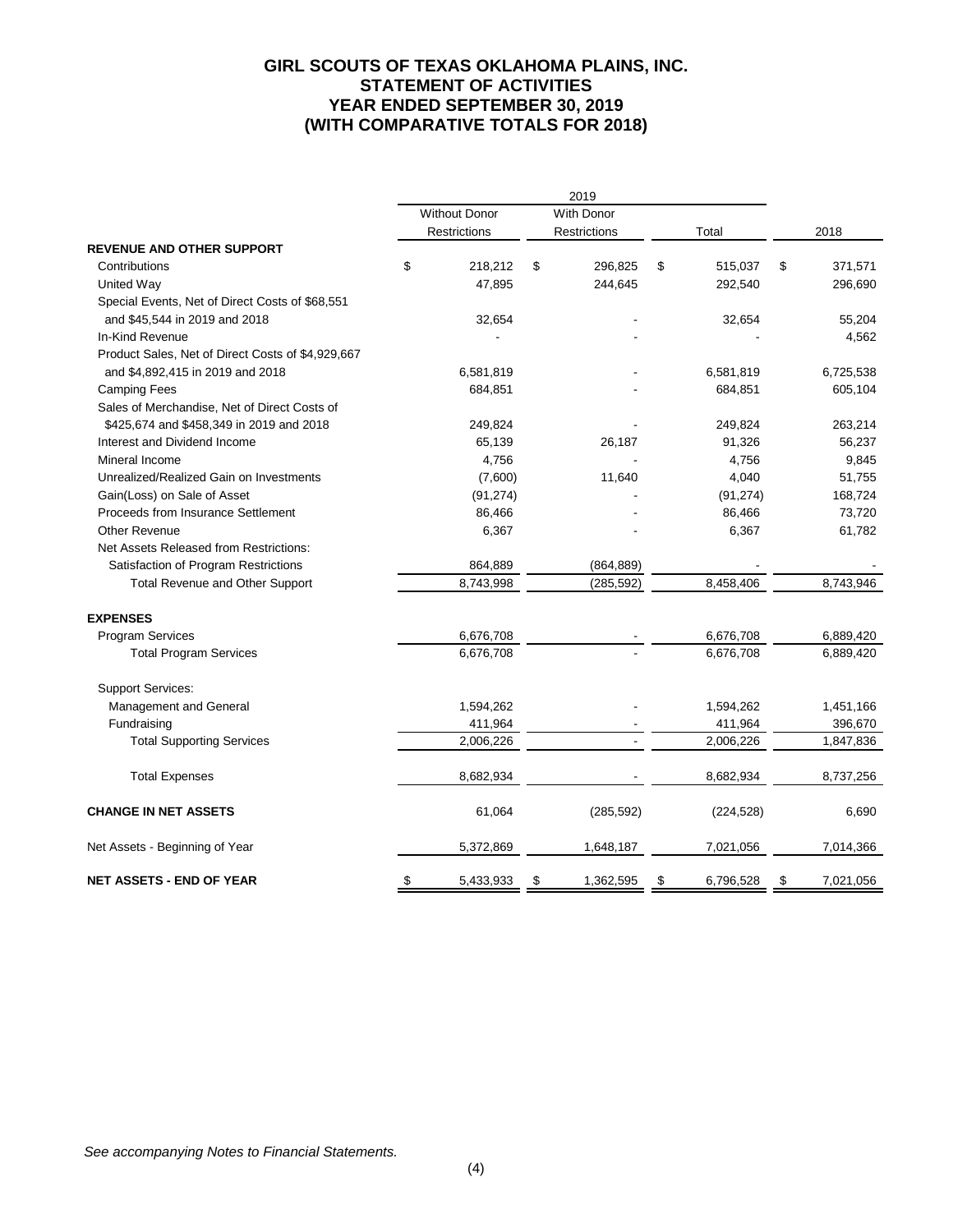## **GIRL SCOUTS OF TEXAS OKLAHOMA PLAINS, INC. STATEMENT OF CASH FLOWS YEAR ENDED SEPTEMBER 30, 2019 (WITH COMPARATIVE TOTALS FOR 2018)**

|                                                             |    | 2019        | 2018          |
|-------------------------------------------------------------|----|-------------|---------------|
| <b>CASH FLOWS FROM OPERATING ACTIVITIES</b>                 |    |             |               |
| Change in Net Assets                                        | \$ | (224, 528)  | \$<br>6,690   |
| Adjustment to Reconcile Change in Net Assets to             |    |             |               |
| Net Cash Provided by Operating Activities:                  |    |             |               |
| Depreciation                                                |    | 337,615     | 481,638       |
| <b>Bad Debt Expense</b>                                     |    | 24,008      | 52,664        |
| Realized/Unrealized Gain on Investments                     |    | (4,040)     | (51, 755)     |
| Gain on Involuntary Conversion of Property                  |    | (86, 466)   | (73, 720)     |
| (Gain) Loss on Sale of Asset                                |    | 91,274      | (168, 724)    |
| Contributions Restricted to Investment in Equipment         |    | (49, 750)   |               |
| (Increase) Decrease in Operating Assets:                    |    |             |               |
| <b>Contributions Receivable</b>                             |    | 24,108      | 392           |
| <b>Accounts Receivable</b>                                  |    | (92, 868)   | 2,997         |
| Inventory                                                   |    | (6, 164)    | 7,998         |
| Prepaid Expenses and Other Assets                           |    | (79, 771)   | 71,586        |
| Increase (Decrease) in Operating Liabilities:               |    |             |               |
| <b>Accounts Payable</b>                                     |    | 130,627     | (2, 197)      |
| Deferred Revenue                                            |    | (6,619)     | (84)          |
| <b>Accrued Expenses</b>                                     |    | 71,953      | (118, 801)    |
| Net Cash Provided by Operating Activities                   |    | 129,379     | 208,684       |
| <b>CASH FLOWS FROM INVESTING ACTIVITIES</b>                 |    |             |               |
| Purchases of Property and Equipment                         |    | (982, 785)  | (38, 135)     |
| Proceeds from Sale of Assets                                |    |             | 436,924       |
| Purchase of Investments                                     |    | (7,480,764) | (4,689,800)   |
| Proceeds from Sale of Investments                           |    | 7,423,821   | 4,092,281     |
| Insurance Proceeds from Involuntary Conversion of Property  |    | 86,466      | 73,720        |
| Net Cash Used by Investing Activities                       |    | (953, 262)  | (125,010)     |
| <b>CASH FLOWS FROM FINANCING ACTIVITIES</b>                 |    |             |               |
| Proceeds from Contributions Restricted for Equipment        |    | 49,750      |               |
| Proceeds from Lines of Credit                               |    | 2,700,000   | 2,000,000     |
| Payments on Lines of Credit                                 |    | (2,000,000) | (2,000,000)   |
| Net Cash Provided by Financing Activities                   |    | 749,750     |               |
| NET INCREASE (DECREASE) IN CASH AND CASH EQUIVALENTS        |    | (74, 133)   | 83,674        |
| Cash and Cash Equivalents - Beginning of Year               |    | 665,895     | 582,221       |
| <b>CASH AND CASH EQUIVALENTS - END OF YEAR</b>              | S  | 591,762     | \$<br>665,895 |
| NONCASH INVESTING AND FINANCING ACTIVITIES<br>Interest Paid | \$ | 25.803      | \$<br>10,167  |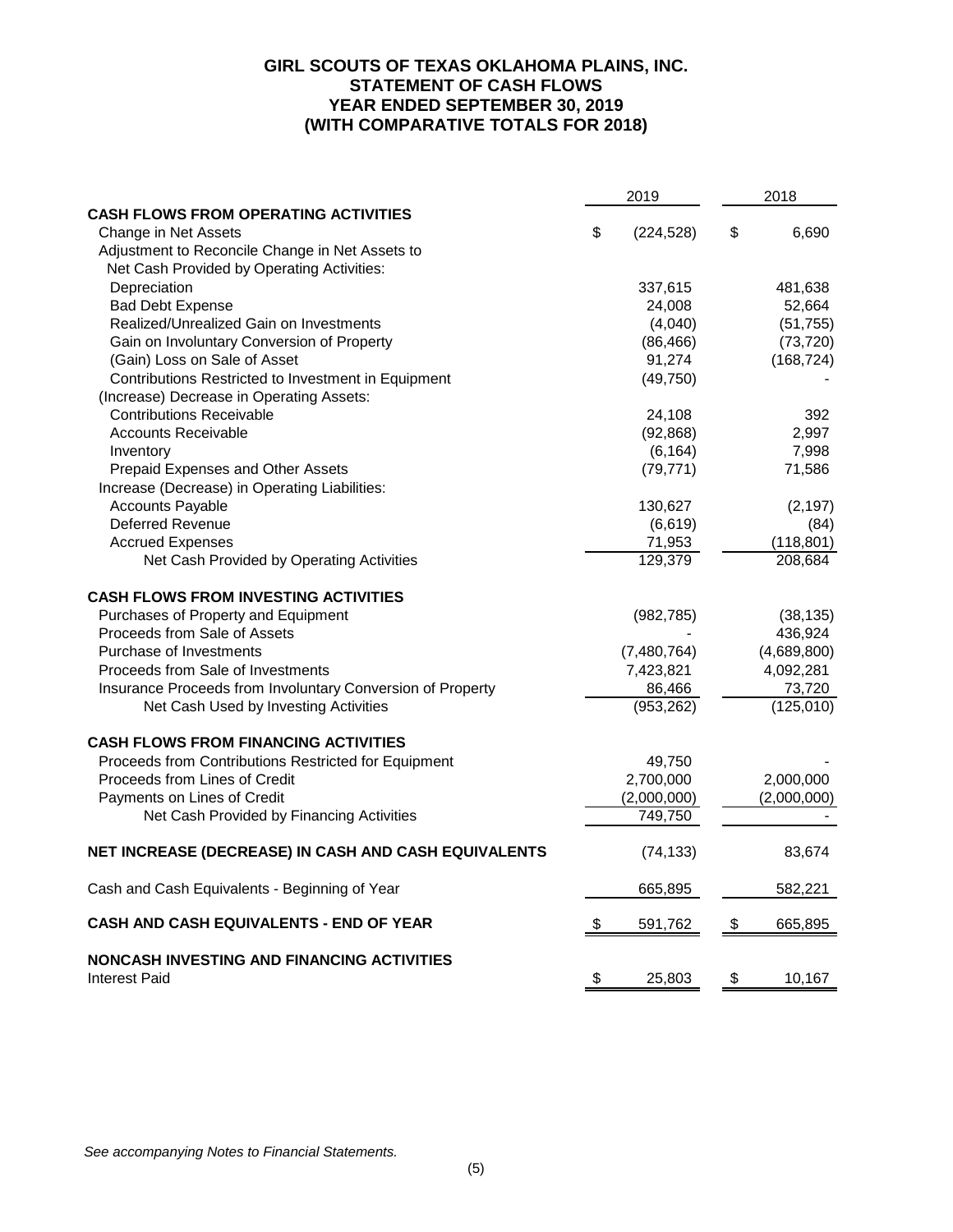## **GIRL SCOUTS OF TEXAS OKLAHOMA PLAINS, INC. STATEMENT OF FUNCTIONAL EXPENSES YEAR ENDED SEPTEMBER 30, 2019 (WITH COMPARATIVE TOTALS FOR 2018)**

|                                                                      |                  |      |              | Girl &          |     | Total                             | <b>Supporting Services</b> |                          |                 |     |           |    |                |       |             |
|----------------------------------------------------------------------|------------------|------|--------------|-----------------|-----|-----------------------------------|----------------------------|--------------------------|-----------------|-----|-----------|----|----------------|-------|-------------|
|                                                                      | Community        |      | Outdoor &    | Volunteer       |     | Program                           |                            | Management               |                 |     |           |    |                | Total |             |
|                                                                      | Partnership      |      | Property     | Experience      |     | Services                          |                            | and General              | Fundraising     |     | Total     |    | 2019           |       | 2018        |
| Salaries, Benefits, and Taxes                                        | 542,798 \$       |      | 505,600      | \$<br>2,502,854 | -SS | 3,551,252                         | \$                         | 997,243                  | \$<br>289,506   | \$  | 1,286,749 | \$ | 4,838,001      | \$    | 4,999,426   |
| <b>Cost of Product Sales</b>                                         |                  |      |              | 4,929,667       |     | 4,929,667                         |                            |                          |                 |     |           |    | 4,929,667      |       | 4,892,415   |
| Cost of Merchandise Sales                                            |                  |      |              | 425,674         |     | 425,674                           |                            | $\overline{\phantom{a}}$ |                 |     |           |    | 425,674        |       | 458,349     |
| <b>Camping Expense</b>                                               | 26,984           |      | 165,888      | 43,712          |     | 236,584                           |                            | 8,248                    | 2,885           |     | 11,133    |    | 247,717        |       | 261,577     |
| <b>Special Events Expenses</b>                                       |                  |      |              |                 |     |                                   |                            |                          | 68,485          |     | 68,485    |    | 68,485         |       | 45,544      |
| <b>Program Supplies</b>                                              | 1,912            |      | 2,568        | 603,933         |     | 608,413                           |                            | 30,420                   |                 |     | 30,420    |    | 638,833        |       | 613,332     |
| Technology                                                           | 15,345           |      | 16,500       | 79,557          |     | 111,402                           |                            | 41,880                   | 16,105          |     | 57,985    |    | 169,387        |       | 189,024     |
| Office Expenses                                                      | 16,083           |      | 32,665       | 175,531         |     | 224,279                           |                            | 50,944                   | 11,493          |     | 62,437    |    | 286,716        |       | 301,441     |
| Occupancy                                                            | 34,387           |      | 252,647      | 325,745         |     | 612,779                           |                            | 33,536                   | 10,924          |     | 44,460    |    | 657,239        |       | 587,466     |
| Maintenance                                                          | 135              |      | 29,304       | 103             |     | 29,542                            |                            | 716                      | 51              |     | 767       |    | 30,309         |       | 21,773      |
| Printing and Publications                                            | 4,922            |      | 22,315       | 137,915         |     | 165,152                           |                            | 14,073                   | 3,820           |     | 17,893    |    | 183,045        |       | 99,030      |
| Travel                                                               | 19,367           |      | 22,443       | 102,542         |     | 144,352                           |                            | 80,092                   | 31,423          |     | 111,515   |    | 255,867        |       | 250,619     |
| <b>Training and Conferences</b>                                      | 2,408            |      | 6,782        | 9,936           |     | 19,126                            |                            | 48,033                   | 4,966           |     | 52,999    |    | 72,125         |       | 73,026      |
| Specific Assistance                                                  | 203,495          |      |              | 47,849          |     | 251,344                           |                            |                          | 21,297          |     | 21,297    |    | 272,641        |       | 295,834     |
| Insurance                                                            | 9,861            |      | 104,868      | 56,818          |     | 171,547                           |                            | 25,256                   | 8,522           |     | 33,778    |    | 205,325        |       | 130,694     |
| Accounting                                                           |                  |      |              |                 |     |                                   |                            | 30,821                   |                 |     | 30,821    |    | 30,821         |       | 64,372      |
| Legal                                                                |                  |      |              | 50,000          |     | 50,000                            |                            | 32,024                   |                 |     | 32,024    |    | 82,024         |       | 15,706      |
| Taxes                                                                |                  |      |              |                 |     |                                   |                            |                          |                 |     |           |    |                |       |             |
| <b>Other Professional Fees</b>                                       | 11,120           |      | 32,544       | 68,375          |     | 112,039                           |                            | 51,882                   | 6,160           |     | 58,042    |    | 170,081        |       | 156,679     |
| <b>Bad Debt</b>                                                      |                  |      |              | 24,008          |     | 24,008                            |                            |                          |                 |     |           |    | 24,008         |       | 52,664      |
| Miscellaneous                                                        | 5,264            |      | 22,359       | 23,665          |     | 51,288                            |                            | 129,883                  | 9               |     | 129,892   |    | 181,180        |       | 142,955     |
| <b>Total Expenses</b>                                                |                  |      |              |                 |     |                                   |                            |                          |                 |     |           |    |                |       |             |
| <b>Before Depreciation</b>                                           | 894,081          |      | 1,216,483    | 9,607,884       |     | 11,718,448                        |                            | 1,575,051                | 475,646         |     | 2,050,697 |    | 13,769,145     |       | 13,651,926  |
| Depreciation                                                         | 21,216           |      | 206,776      | 85,609          |     | 313,601                           |                            | 19,211                   | 4,803           |     | 24,014    |    | 337,615        |       | 481,638     |
| <b>Total Expenses</b>                                                | \$<br>915,297    | S    | 1,423,259    | \$<br>9,693,493 |     | \$12,032,049                      | \$                         | 1,594,262                | \$<br>480,449   | \$  | 2,074,711 |    | \$14,106,760   | \$    | 14,133,564  |
| Less: Costs Included with Revenues<br>in the Statement of Activities | \$               | - \$ |              |                 |     | $-$ \$ (5,355,341) \$ (5,355,341) | -\$                        | $\overline{\phantom{a}}$ | \$<br>(68, 485) | -\$ | (68, 485) |    | \$ (5,423,826) | \$    | (5,396,308) |
| <b>Total Expenses</b>                                                | 915,297          | - \$ | 1,423,259 \$ | 4,338,152 \$    |     | 6,676,708                         | \$                         | 1,594,262                | \$<br>411,964   | \$  | 2,006,226 | \$ | 8,682,934      |       |             |
| 2018 Totals                                                          | \$<br>958,745 \$ |      | 1,610,908    | \$<br>4,319,767 | \$  | 6,889,420                         | \$                         | 1,451,166                | \$<br>396,670   | \$  | 1,847,836 |    |                | \$    | 8,737,256   |

*See accompanying Notes to Financial Statements.*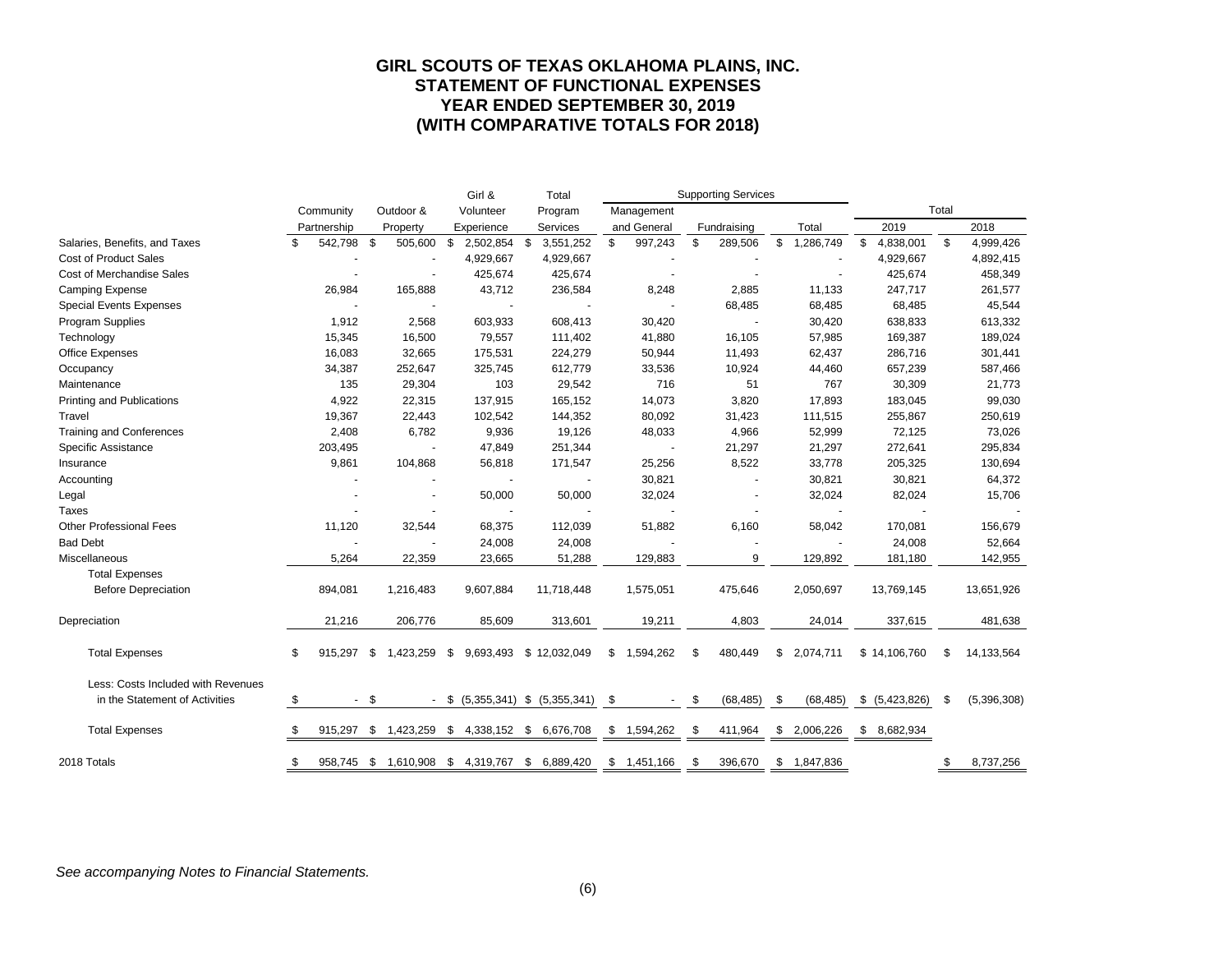## **NOTE 1 SUMMARY OF SIGNIFICANT ACCOUNTING POLICIES**

#### **Nature of Activities**

Girl Scouts of Texas Oklahoma Plains, Inc. (the Council) is a nonprofit organization serving girls and adults in 81 counties throughout the Texas and Oklahoma Plains. The Council, formed in 2008 by merging four existing councils, reaches out to girls in large, small, and low-income communities. As an organization devoted to the Girl Scout movement, the Council has been issued a Girl Scout charter by the Girl Scouts of the USA (GSUSA), granting it the right to develop, manage, and maintain Girl Scouting in a specified area of jurisdiction, which is established by the national board of directors of GSUSA, and to call itself a Girl Scout Council. The Council collects dues from troop members which pass to GSUSA.

The Council reaches girls of every age, ethnicity, ability, and background fulfilling the Girl Scout mission of building girls of courage, confidence, and character, who make the world a better place. This mission is accomplished through traditional troop programs, outreach programs, and camping opportunities. Adults are served through leadership development, governance opportunities, and various adult learning opportunities throughout the Council. Girl Scouting helps girls develop their full individual potential; relate to others with increasing understanding, skill, and respect; and contribute to the improvement of society through their abilities, leadership skills, and cooperation with others.

## **Management Estimates and Assumptions**

Management uses estimates and assumptions in preparing financial statements in accordance with accounting principles generally accepted in the United States of America. Those estimates and assumptions affect the reported amounts of assets and liabilities, the disclosure of contingent assets and liabilities, and the reported revenues and expenses. Actual results could vary from the estimates that are used.

#### **Cash and Cash Equivalents**

The Council considers all highly liquid investments with an initial maturity of three months or less to be cash equivalents. Money market accounts and short-term investments of funds restricted in perpetuity are not considered to be cash equivalents since these funds are of a permanent nature and are not used for general operations. The Council places its cash with high-credit quality financial institutions and periodically maintains deposits in amounts that exceed FDIC insurance coverage. Management believes the risk of incurring material losses related to this credit risk is remote.

#### **Contributions Receivable**

Contributions receivable represent amounts that are unconditionally pledged by donors. The Council recognizes unconditional pledges as support in the period the pledge is made and reports them as contributions in the statement of activities. Management evaluates the adequacy of the allowance for doubtful receivables based on a review of the individual pledges, collection history and other specific information known to management.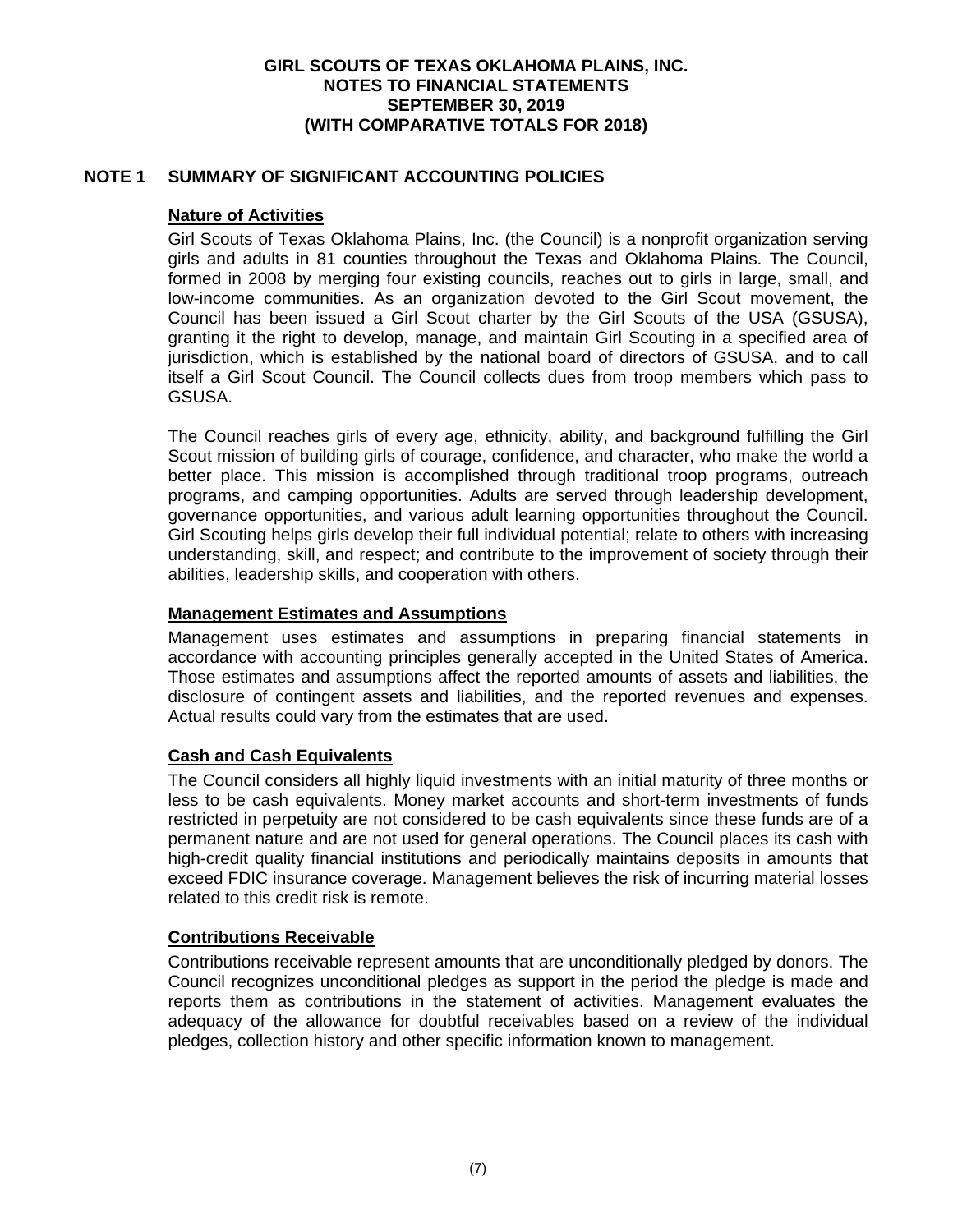## **NOTE 1 SUMMARY OF SIGNIFICANT ACCOUNTING POLICIES (CONTINUED)**

#### **Accounts Receivable**

Accounts receivable represent amounts of program service fees or product sales billed to customers. Management evaluates the adequacy of the allowance for doubtful receivables based on a review of the individual circumstances of the underlying balances. The primary factors considered in determining the amount of the allowance are collection history and other specific information known to management that may affect collectability.

#### **Inventory**

Inventory consists primarily of Girl Scout insignia, literature, and clothing items. These items are reflected in the statement of financial position at average cost.

#### **Investments**

Investments are reported at their fair values in the statement of financial position. Unrealized and realized gains and losses and investment income are recognized in the statement of activities.

The *fair value measurements and disclosures topic* of the accounting standards codification defines fair value as the price that would be received to sell an asset or paid to transfer a liability in an orderly transaction between market participants at the measurement date. The Topic also establishes a fair value hierarchy which requires an entity to maximize the use of observable inputs and minimize the use of unobservable inputs when measuring fair value. The standard describes three levels of inputs that may be used to measure fair value:

*Level 1* – Quoted prices in active markets for identical assets or liabilities.

*Level 2* – Observable inputs other than Level 1 prices, such as quoted prices for similar assets or liabilities; quoted prices in markets that are not active; or other inputs that are observable or can be corroborated by observable market data for substantially the full term of the assets or liabilities.

*Level 3* – Unobservable inputs that are supported by little or no market activity and that are significant to the fair value of the assets or liabilities.

## **Property and Equipment**

The Council capitalizes all expenditures for property and equipment in excess of \$5,000 having a useful life of more than one year. Property and equipment that are purchased are recorded at cost and depreciated over estimated useful lives using the straight-Iine method. Routine repair and maintenance is expensed as incurred. Donations of property and equipment are recorded as support at their estimated fair value. Such donations are reported as support without donor restrictions unless the donor has restricted the donated asset to a specific purpose. Absent donor stipulations regarding how long those donated assets must be maintained, the Council reports expirations of donor restrictions when the donated or acquired assets are placed in service as instructed by the donor. The Council reclassifies net assets with donor restrictions to net assets without donor restrictions at that time.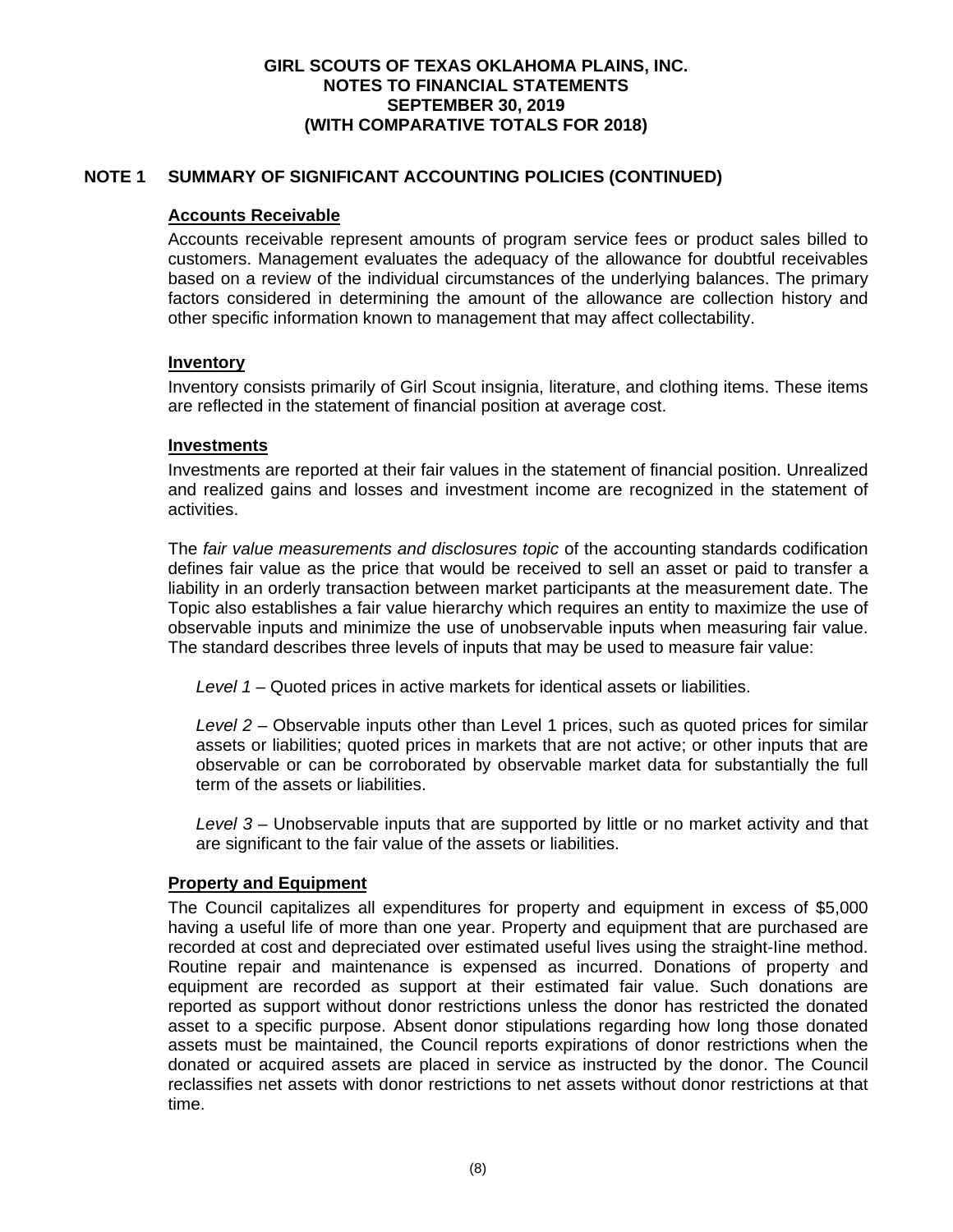## **NOTE 1 SUMMARY OF SIGNIFICANT ACCOUNTING POLICIES (CONTINUED)**

#### **Impairment of Long-lived Assets**

Management evaluates its long-lived assets for financial impairment whenever events or changes in circumstances indicate the carrying value of an asset may not be recoverable. An impairment loss is recognized when the estimated undiscounted future cash flows from the assets are less than the carrying value of the assets. Assets to be disposed of are reported at the lower of their carrying amount or fair value, less cost to sell. Management is of the opinion that the carrying amount of its long-lived assets does not exceed their estimated recoverable amount.

#### **Donated Services**

A substantial number of volunteers have donated significant amounts of their time in the Council's programs and fundraising activities. No amounts have been recorded in the financial statements for these services due to the services not meeting the recording requirements under U.S. GAAP.

## **Revenue Recognition**

The Council records revenue for sales of its products upon shipment of the products to the buyer. Contributions are recorded as received or unconditionally pledged. Program fees are initially recorded as deferred revenue upon receipt of payment and subsequently recognized as revenue upon commencement and completion of the related service.

#### **Financial Statement Presentation**

Net assets, revenues, gains, and losses are classified based on the existence or absence of donor or grantor imposed restrictions. Accordingly, net assets and changes therein are classified and reported as follows:

*Net Assets Without Donor Restrictions* – Net assets available for use in general operations and not subject to donor (or certain grantor) restrictions.

*Net Assets With Donor Restrictions* – Net assets subject to donor- (or certain grantor-) imposed restrictions. Some donor-imposed restrictions are temporary in nature, such as those that will be met by the passage of time or other events specified by the donor. Other donor-imposed restrictions are perpetual in nature, where the donor stipulates that resources be maintained in perpetuity. The donor of these assets permit the Council to use all of the income earned on related investments for general or specific purposes. More specifically, items included in net assets with donor restrictions are gifts for which restrictions have not been met. Gifts of long-lived assets and gifts of cash restricted for the acquisition of long-lived assets are recognized as restricted revenue when received and released from restrictions when the assets are placed in service. Donor-imposed restrictions are released when a restriction expires, that is, when the stipulated time has elapsed, when the stipulated purpose for which the resource was restricted has been fulfilled, or both.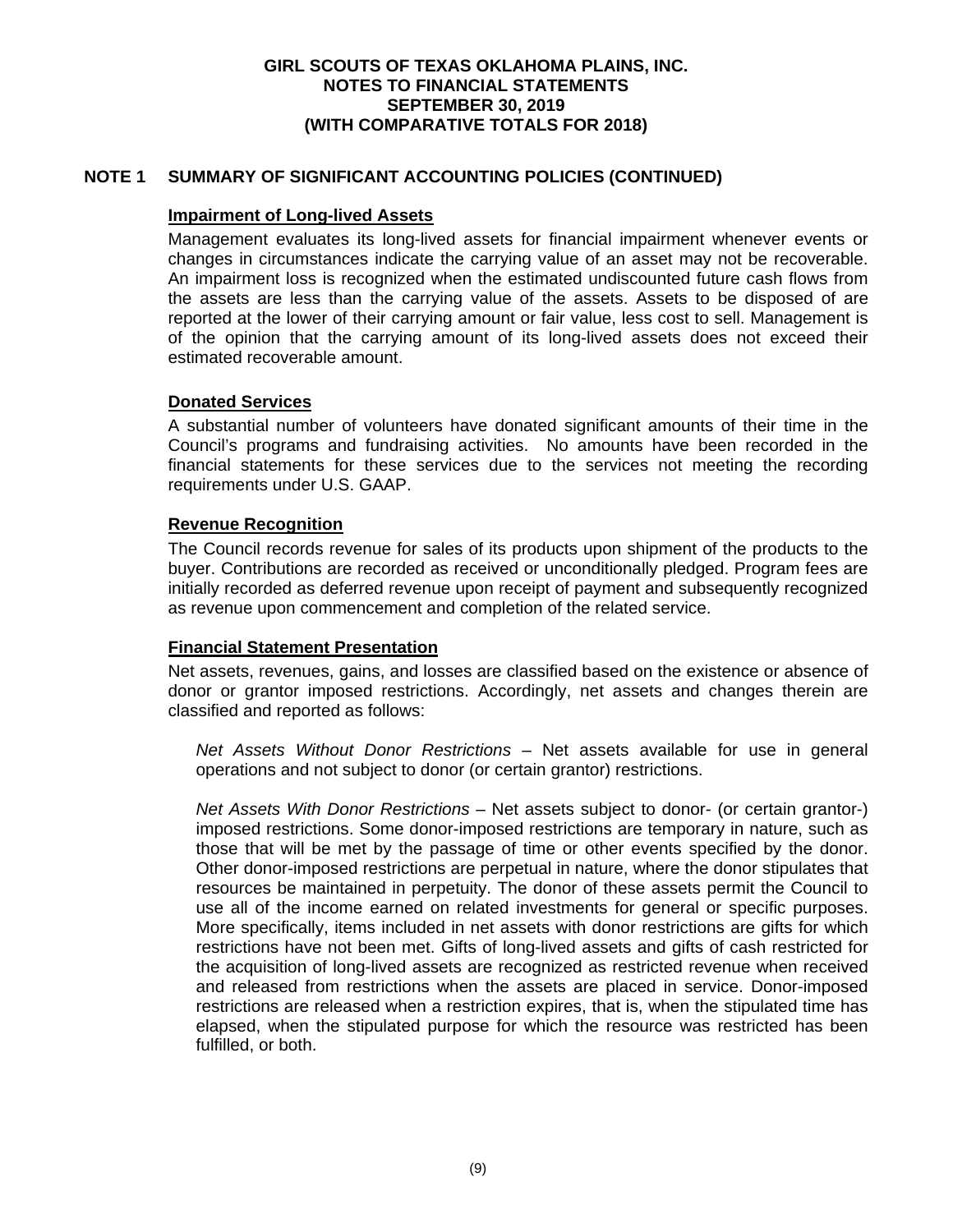## **NOTE 1 SUMMARY OF SIGNIFICANT ACCOUNTING POLICIES (CONTINUED)**

#### **Functional Allocation of Expenses**

The costs of providing the programs and activities of the Council have been summarized on a functional basis in the statement of activities. Accordingly, certain costs have been allocated among program services and supporting services.

## **Income Taxes**

The Council has been granted exempt status relative to federal and state income taxes under Section 501(c)(3) of the IRC and applicable state codes.

The Council's income tax returns are subject to review and examination by federal and state authorities. The Council is not aware of any activities that would jeopardize its tax-exempt status. The Council reports any activities that are subject to tax or unrelated business income or excise or other taxes and files all proper returns related to these activities.

## **Subsequent Events**

Management evaluated subsequent events through January 22, 2020, which is the date the combined financial statements were available to be issued. The Council drew \$2,000,000 on its line of credit on January 14, 2020 and paid ABC Bakers the entire proceeds on January 22, 2020. The line of credit will be paid back the 1st week of February 2020.

#### **Prior Year Comparative Information**

The financial statements include certain prior year summarized comparative information in total but not by net asset class. Such information does not include sufficient detail to constitute a presentation in conformity with generally accepted accounting principles. Accordingly, such information should be read in conjunction with the Council's financial statements for the year ended September 30, 2018, from which the summarized information was derived.

#### **Change in Accounting Principle**

In August 18, 2016, FASB issued Accounting Standard Update (ASU) 2016-14, *Not for Profit Entities (Topic 958): Presentation of Financial Statements for Not-for-Profit Entities*. The update addresses the complexity and understandability of net asset classification, deficiencies in information about liquidity and availability of resources, and the lack of consistency in the type of information provided about expenses and investment return. The Organization has implemented ASU 2016-14 and has adjusted the presentation in these financial statements accordingly. The ASU has been applied retrospectively to all periods presented except presentation of liquidity for the year ended September 30, 2018.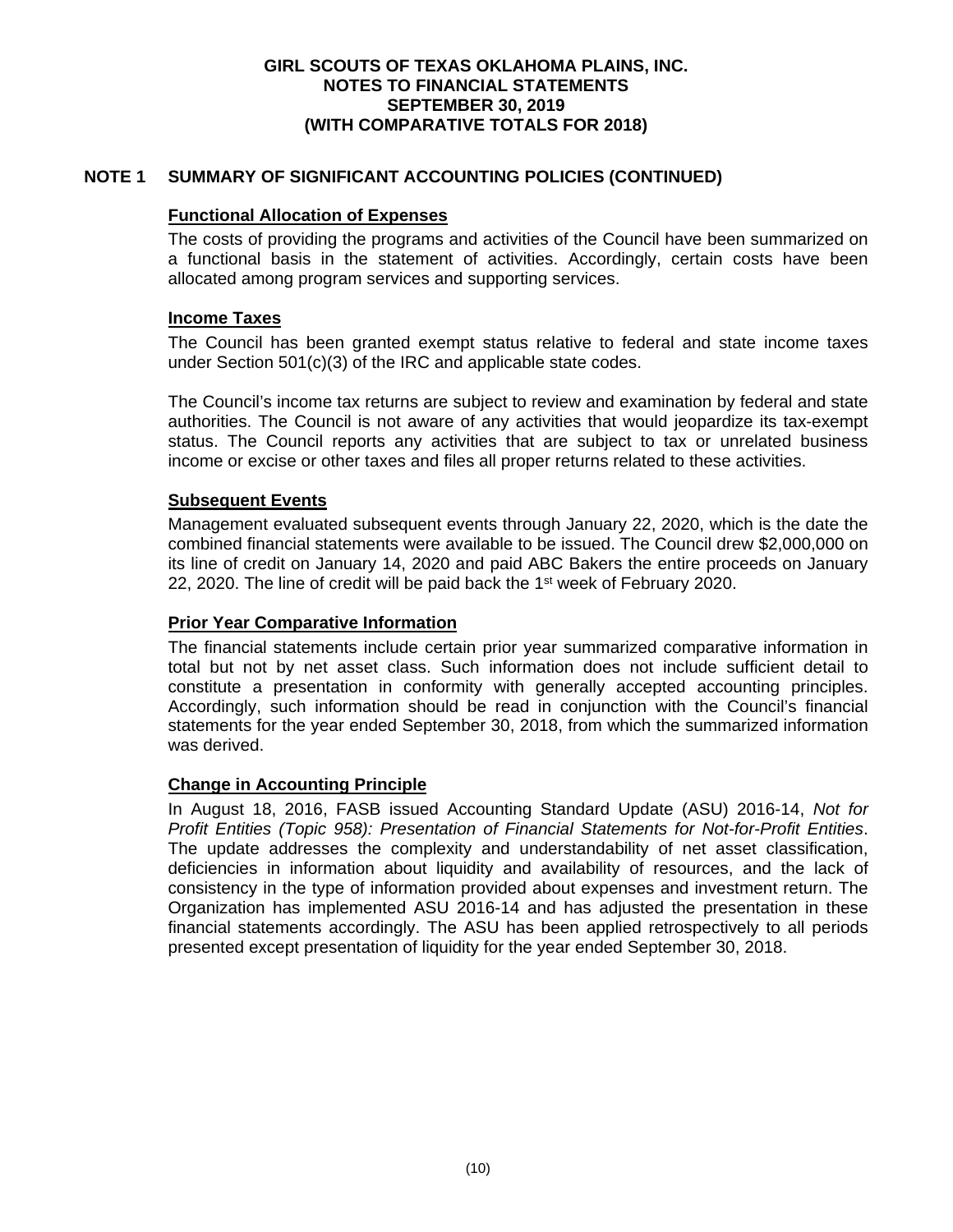## **NOTE 2 PROPERTY AND EQUIPMENT**

Property and equipment are comprised of the following:

|                                     | 2019          |   | 2018        |
|-------------------------------------|---------------|---|-------------|
| Land                                | \$<br>158.770 | S | 158.770     |
| Buildings and Improvements          | 9,544,316     |   | 9,058,835   |
| Furniture and Equipment             | 1,050,844     |   | 1,406,314   |
| Vehicles                            | 207,747       |   | 217,159     |
| Total                               | 10,961,677    |   | 10,841,078  |
| Less: Accumulated Depreciation      | (7,537,839)   |   | (7,971,136) |
| <b>Total Property and Equipment</b> | 3,423,838     |   | 2,869,942   |

## **NOTE 3 INVESTMENTS**

Short-term investments consist of the following:

|                    |     | 2019       |    |         |   | 2018       |      |         |  |  |
|--------------------|-----|------------|----|---------|---|------------|------|---------|--|--|
|                    |     | Fair Value |    | Cost    |   | Fair Value | Cost |         |  |  |
| Money Market Funds | ιIJ | 749.082    | Jэ | 749.082 | J | 524.457    |      | 524.457 |  |  |
| $\tau$ otal        | ۰D  | 749.082    | Jэ | 749.082 | ◡ | 524.457    |      | 524.457 |  |  |

#### Long-term investments consist of the following:

|                                                   | 2019 |                   |    |           | 2018      |            |           |           |  |
|---------------------------------------------------|------|-------------------|----|-----------|-----------|------------|-----------|-----------|--|
|                                                   |      | <b>Fair Value</b> |    | Cost      |           | Fair Value |           | Cost      |  |
| Money Market Funds                                | \$   | 1,369,913         | \$ | 1,369,913 | \$        | 940,573    | S         | 940,573   |  |
| <b>Fixed Income Mutual Funds</b>                  |      | 669,098           |    | 679,933   |           | 1,186,663  |           | 1,204,131 |  |
| <b>Equity Mutual Funds</b>                        |      | 494.977           |    | 454,187   |           | 556,739    |           | 493,351   |  |
| Total                                             |      | 2,533,988         |    | 2,504,033 |           | 2,683,975  | \$        | 2,638,055 |  |
| Investments Held in Trusts                        |      | 326,071           |    |           |           | 339,726    |           |           |  |
| Total                                             |      | 2.860.059         |    |           |           | 3.023.701  |           |           |  |
|                                                   |      |                   |    |           |           |            |           |           |  |
| Reconciliation:                                   |      |                   |    |           |           | 2019       |           | 2018      |  |
| Long-Term Investments                             |      |                   |    |           | \$.       | 1,759,960  | \$        | 1,880,126 |  |
| Investments Restricted for Endowment (see Note 4) |      |                   |    |           | 1,100,099 |            | 1,143,575 |           |  |
| <b>Total Long-Term Investments</b>                |      |                   |    |           |           | 2,860,059  |           | 3,023,701 |  |

## **NOTE 4 ASSETS RESTRICTED FOR ENDOWMENT**

The Council's endowment fund consists of certificates of deposit with various maturities and interest rates, bonds, stocks, mutual funds, and funds invested with Amarillo Area Foundation (see Note 5). The Council's endowment fund consists of contributions made to establish an endowment in perpetuity, the earnings from which are to be used to support the Council's operations. As required by generally accepted accounting principles, net assets associated with endowment funds are classified and reported based upon the existence or absence of donor-imposed restrictions.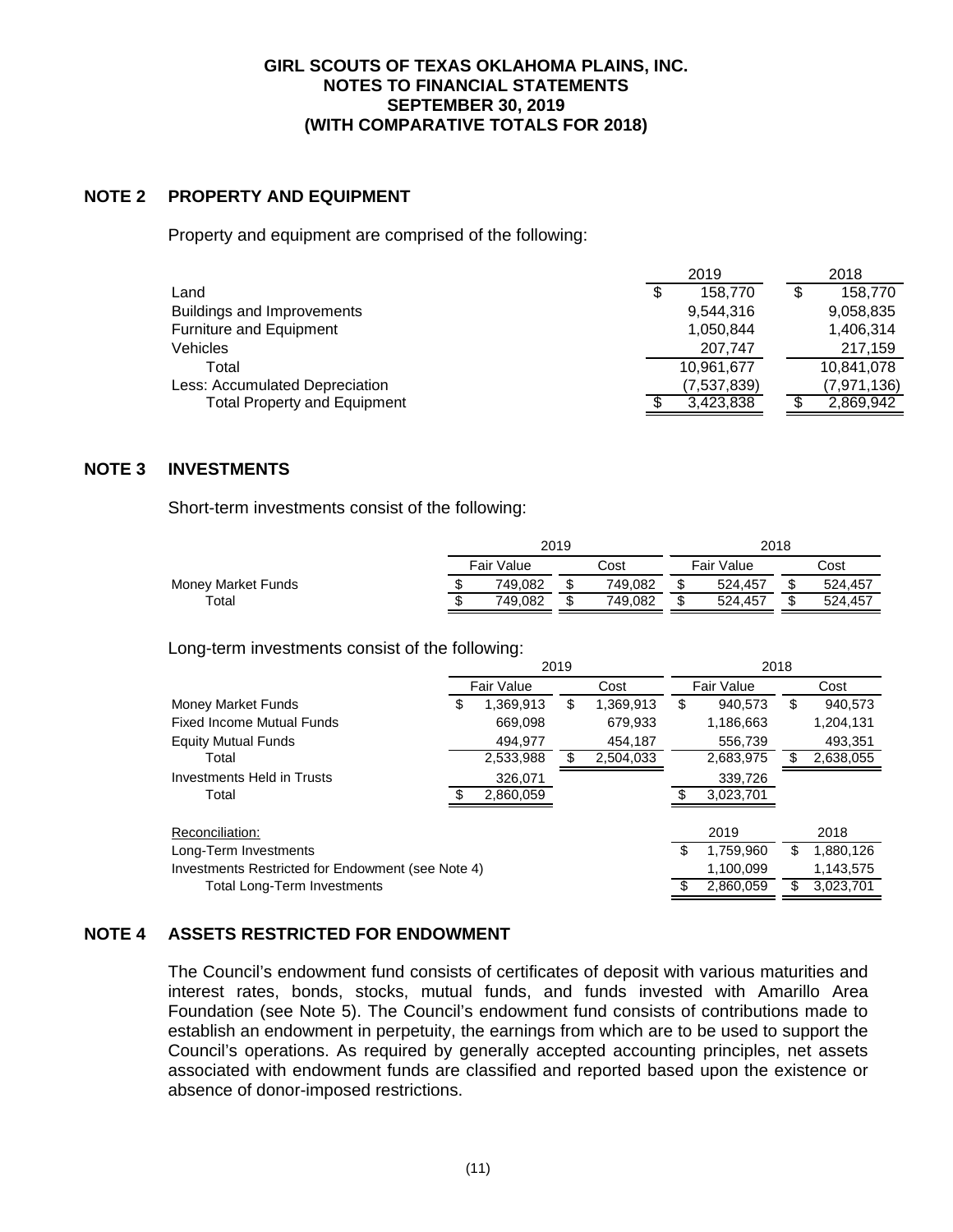## **NOTE 4 ASSETS RESTRICTED FOR ENDOWMENT (CONTINUED)**

#### **Interpretation of Relevant Law**

The Council has interpreted the Texas Uniform Prudent Management of Institutional Funds Act (UPMIFA) as requiring the preservation of the fair value of the original gift as of the gift date of the donor-restricted endowment funds absent explicit donor stipulations to the contrary. As a result of this interpretation, the Council retains in perpetuity (a) the original value of initial and subsequent gifts donated to the endowment, (b) accumulations to the endowment made in accordance with the direction of the applicable donor gift instrument at the time the accumulation is added. Donor-restricted amounts not retained in perpetuity are subject to appropriation for expenditure by the Council in a manner consistent with the standard of prudence prescribed by UPMIFA. For gifts with no restrictions upon earnings of the corpus, earnings in excess of the corpus are shown as amounts without donor restrictions to be used at the Councils discretion to further its mission. The Council considers the following factors in making a determination to appropriate or accumulate donor-restricted endowment funds:

- 1) The duration and preservation of the fund.
- 2) The purposes of the Council and the donor-restricted endowment fund.
- 3) General economic conditions.
- 4) The possible effect of inflation and deflation
- 5) The expected total return from income and the appreciation of investments.
- 6) Other resources of the Council.
- 7) The investment policies of the Council.

#### **Activity of Endowment Funds**

The changes in the net assets for the years ended September 30, 2019 and 2018 are as follows:  $2010$ 

|                               |                      | ∠ບ⊺ອ                |                 |
|-------------------------------|----------------------|---------------------|-----------------|
|                               | <b>Without Donor</b> | <b>With Donor</b>   |                 |
|                               | Restrictions         | <b>Restrictions</b> | Total           |
| Balance - Beginning of Year   | \$                   | \$<br>1,143,575     | \$<br>1,143,575 |
| Interest Earned               |                      | 26,187              | 26,187          |
| Contributions                 |                      |                     |                 |
| Realized/Unrealized Loss      |                      | 11,640              | 11,640          |
| <b>Management Fees</b>        |                      | (8, 173)            | (8, 173)        |
| Appropriation for Expenditure |                      | (73, 130)           | (73, 130)       |
| Balance - End of Year         | \$                   | \$<br>1,100,099     | \$<br>1,100,099 |
|                               |                      |                     |                 |
|                               |                      |                     |                 |
|                               |                      | 2018                |                 |
|                               | <b>Without Donor</b> | <b>With Donor</b>   |                 |
|                               | Restrictions         | <b>Restrictions</b> | Total           |
| Balance - Beginning of Year   | \$                   | \$<br>1,157,107     | \$<br>1,157,107 |
| Interest Earned               |                      | 23,762              | 23,762          |
| Contributions                 |                      |                     |                 |
| Realized/Unrealized Loss      |                      | 47,589              | 47,589          |
| <b>Management Fees</b>        |                      | (6,948)             | (6,948)         |
| Appropriation for Expenditure |                      | (77,935)            | (77,935)        |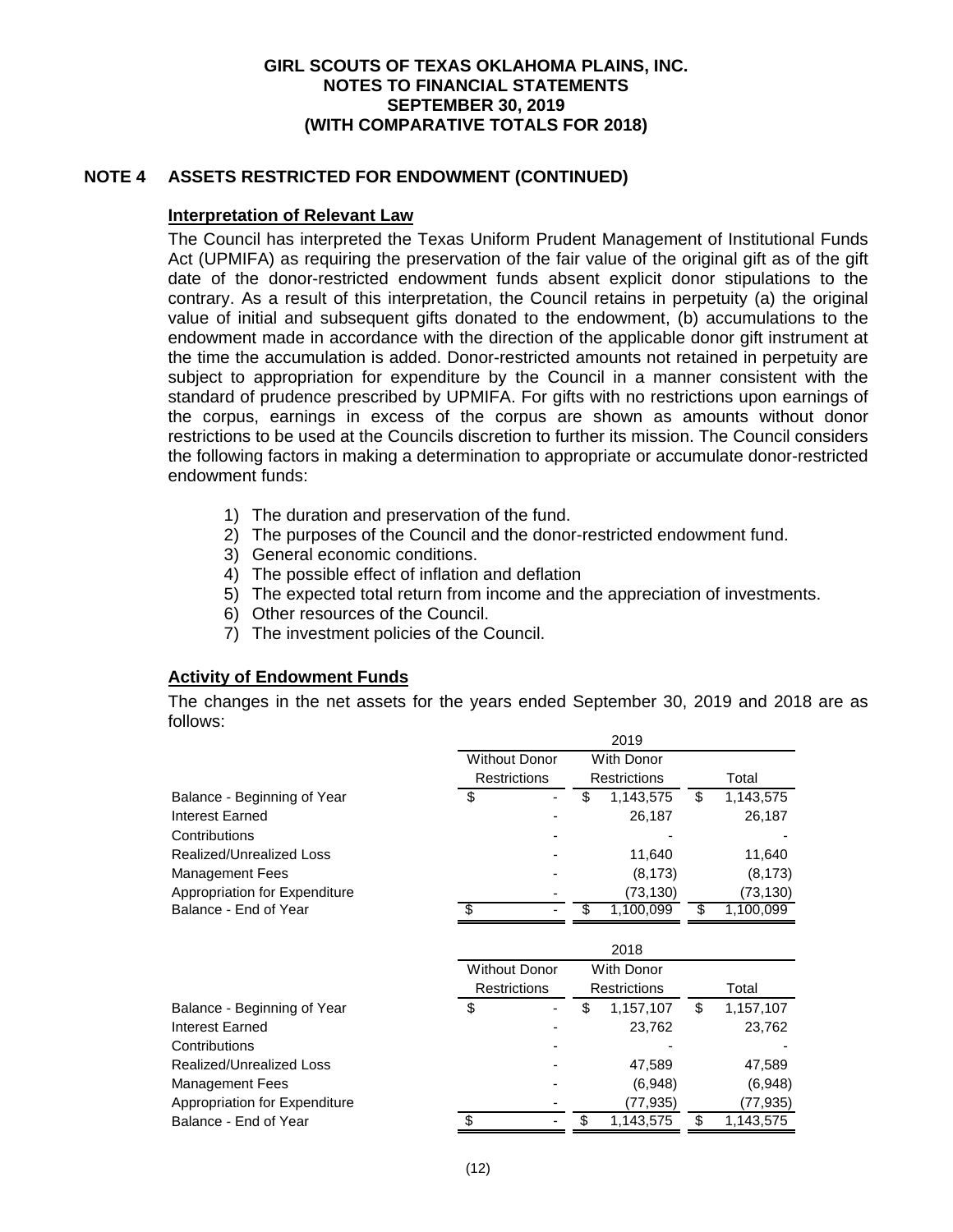## **NOTE 4 ASSETS RESTRICTED FOR ENDOWMENT (CONTINUED)**

#### **Return Objectives and Risk Parameters**

The Council's overall objective is to provide a predictable stream of funding to programs supported by its endowment while seeking to maintain the purchasing power of the endowment assets. Endowment assets may include those assets of donor-restricted funds that the organization must hold in perpetuity or for a donor-specified period(s) as well as board-designated funds. Currently, the Council has no board-designated endowment funds. The Council expects its endowment funds, over time, to provide an average rate of return that equals or exceeds the national rate. Actual returns in any given year may vary from this amount.

## **Strategies Employed for Achieving Objectives**

In order to meet the objectives for a predictable stream of funding, the equity portion of the portfolio may be invested in the funds of common stocks, convertible preferred stocks, convertible fixed income securities, real estate investment trusts, Standard & Poor's Depository Receipts, and cash reserves. The equity portion of the portfolio should be well diversified among economic sectors, industry groups, and individual securities to avoid any undue exposure to any of the U.S. equity markets.

The securities invested in should be of good quality, publicly traded, and have adequate market liquidity to the size of the investment. The short-term investments shall consist of individual fixed income securities such as certificates of deposits, commercial paper, U.S. Treasury Bills, and other similar instruments with less than one year to maturity.

#### **Spending Policy and How the Investment Objectives Relate to Spending Policy**

The Council shall appropriate for distribution each year earnings in accordance with the donor's guidance not to exceed 7% of its endowment fund's average fair value over the prior three years through the calendar year-end preceding the fiscal year in which the distribution is planned, excluding funds invested with the Amarillo Area Foundation (see Note 5). In establishing this policy, the Council considered the long-term expected return on its endowment. The actual percentage distribution shall be determined by the board on an annual basis. The Council's objective is to maintain the purchasing power of the endowment assets held in perpetuity or for a specified term as well as to provide additional real growth through new gifts and investment return. There were no underwater endowments as of September 30, 2019 and 2018.

## **NOTE 5 FAIR VALUE OF ASSETS AND LIABILITIES**

Following is a description of the vaIuation methodologies used for assets and liabilities measured at fair value on a recurring basis and recognized in the accompanying statements of financial position, as well as the general classification of such assets and liabilities pursuant to the valuation hierarchy.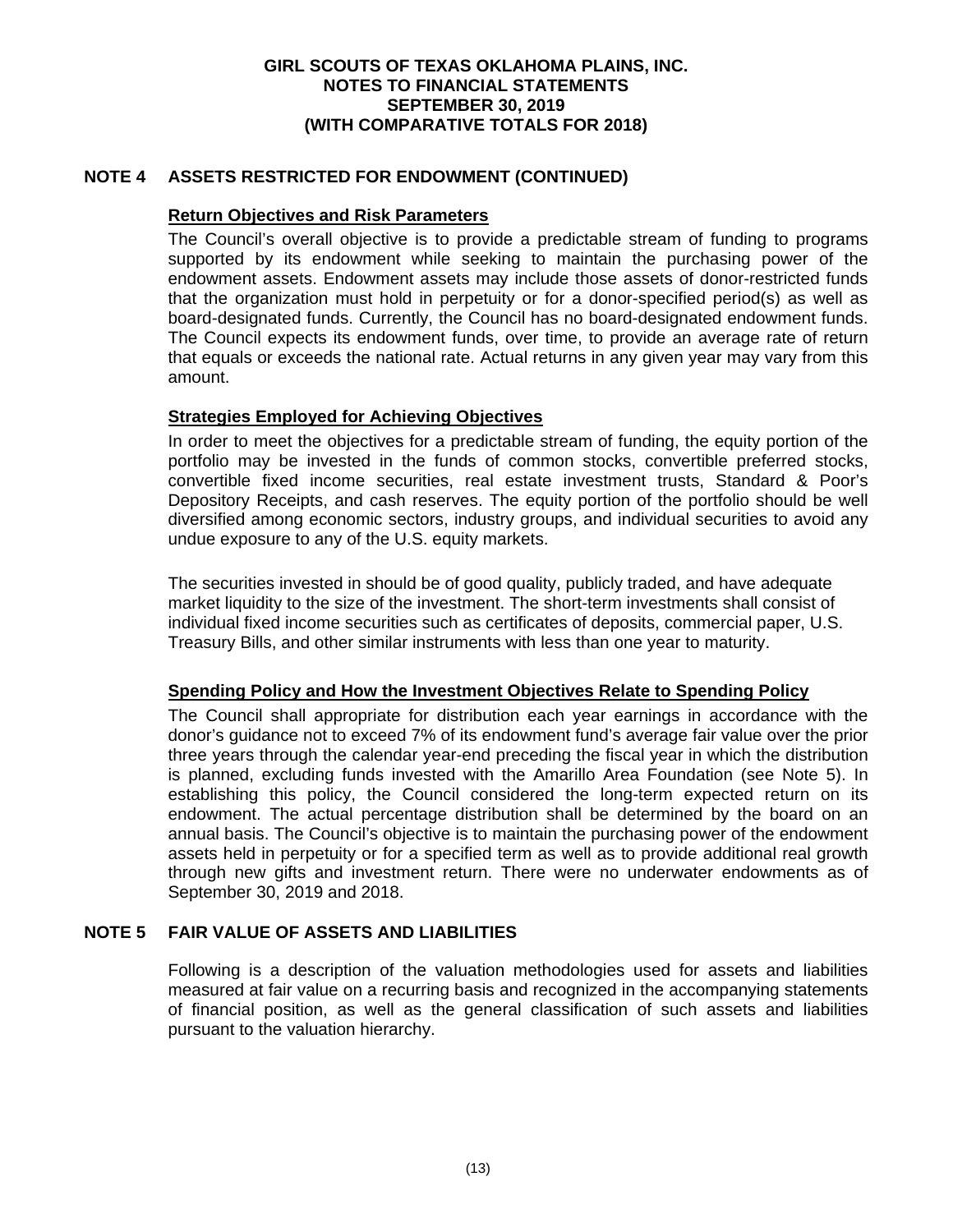## **NOTE 5 FAIR VALUE OF ASSETS AND LIABILITIES (CONTINUED)**

#### **Investments**

Where quoted market prices are available in an active market, securities are classified within Level 1 of the valuation hierarchy. Level 1 securities include publicly traded stocks, corporate bonds, mutual funds, and money market funds. If quoted market prices are not available, then fair values are estimated by using pricing models, quoted prices of securities with similar characteristics, or discounted cash flows.

#### **Investments Held in Trusts**

A donor gave the Council assets, with a current fair value of \$283,157, but named the Amarillo Area Foundation (AAF) as the trustee which is holding them as endowed component funds (Funds) for the benefit of the Council in the form of distributions. The Council would have to request any corpus, if needed, and it would be up to the AAF board of directors to approve. The amount available for distribution is determined annually by AAF's board of directors and is based on a percentage of the market value of the fund. In setting the distribution policy, AAF considers the total average fair market value for the previous 13 quarters. Distributions are made quarterly if the Council elects to take distributions. AAF's percentage used for distributions was 4.25% in 2019 and 2018. The Council reports the net asset value, which approximates fair value, of the Funds as a component of "lnvestments Held in Trust" which are included in "Investments Restricted for Endowment" in the statements of financial position.

The Funds, representing a beneficial interest in a perpetual trust, are classified as Level 3 securities and may include money market accounts, certificates of deposit, U.S. government agency securities, common and preferred stocks, bonds, mutual funds, and limited partnership interests, including managed futures funds and multi-strategy hedge funds. The fair value of U.S. government agency securities and bonds are based on the present value of the stream of cash flows they are expected to generate. The fair value of the stocks and mutual funds are based upon quoted market prices in active markets. The fair value of the money market accounts and certificates of deposit are based on the carrying amount due to their short-term nature. The fair value of the limited partnerships are based on net asset value information provided by the general partner or manager of the funds, the financial statements of which generally are audited annually. The AAF considers observable market data and performs diligence procedures in validating the appropriateness of using the net asset value as a fair value measurement. Management and selection of securities are not controlled by the Council.

The following table presents the fair value measurements of assets and liabilities recognized in the statements of financial position measured at fair value on a recurring basis and the level within the standard's fair value hierarchy in which the fair value measurements fall at September 30, 2019.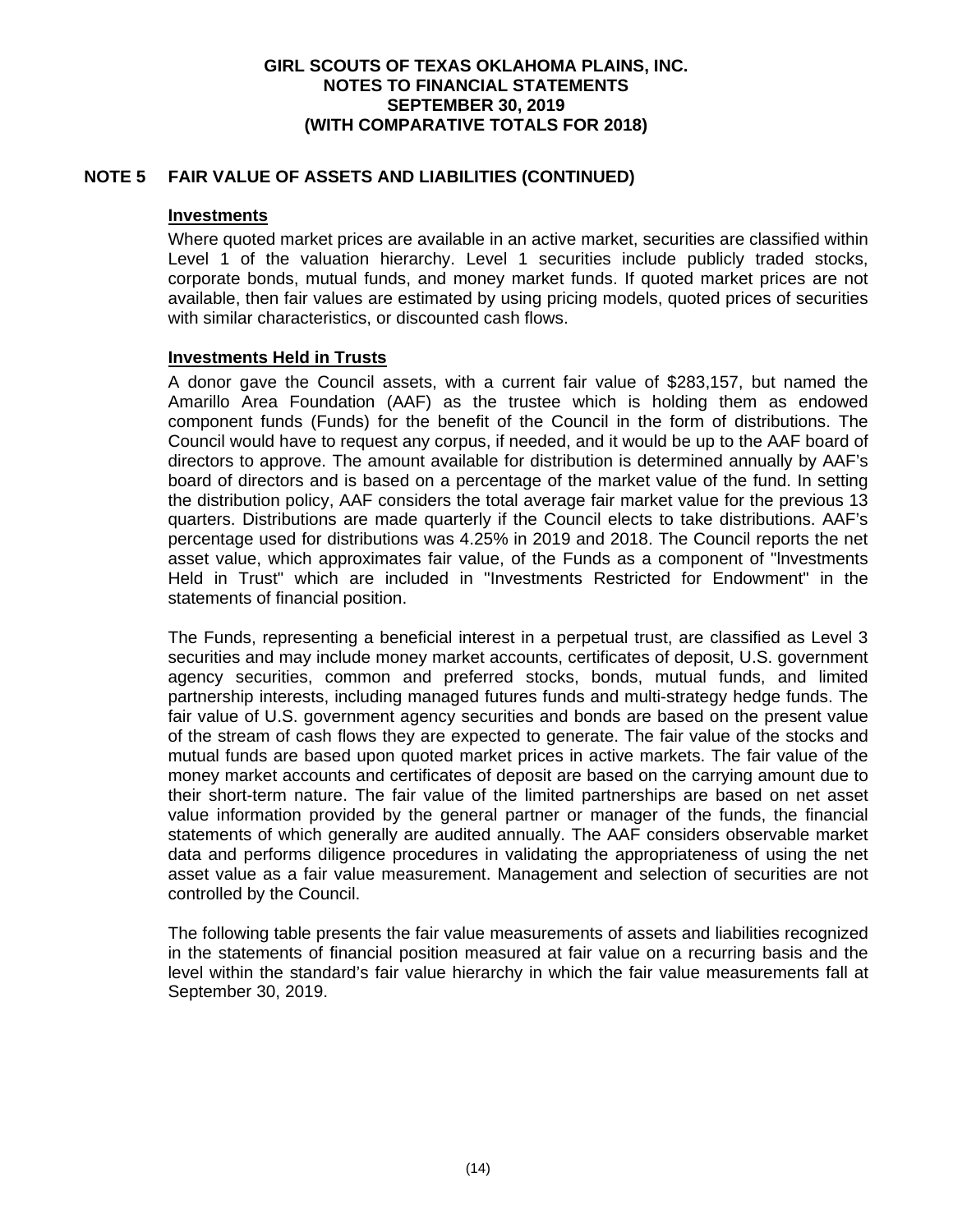## **NOTE 5 FAIR VALUE OF ASSETS AND LIABILITIES (CONTINUED)**

|                                   |                 |   |           |    | Fair Value Measurement Using |    |         |
|-----------------------------------|-----------------|---|-----------|----|------------------------------|----|---------|
|                                   | Total           |   | Level 1   |    | Level 2                      |    | Level 3 |
| Investments:                      |                 |   |           |    |                              |    |         |
| Money Market Funds                | \$<br>2,087,802 | S | 2.087.802 | S  | ۰                            | \$ |         |
| Cash and Cash Equivalents         | 31.193          |   |           |    | ۰                            |    |         |
| <b>Fixed Income Mutual Funds</b>  | 669,098         |   | 669,098   |    | ۰                            |    |         |
| <b>Equity Mutual Funds</b>        | 494.977         |   | 494.977   |    | ۰                            |    |         |
| <b>Investments Held in Trusts</b> | 326,071         |   | 42.914    |    |                              |    | 283,157 |
| <b>Total Investments</b>          | 3,609,141       |   | 3,294,791 | \$ | ٠                            | S. | 283.157 |

The level within the standard's fair value hierarchy in which the fair value measurements fall at September 30, 2018 is as follows:

|                                   |       |           |   |           |    | Fair Value Measurement Using |    |         |
|-----------------------------------|-------|-----------|---|-----------|----|------------------------------|----|---------|
|                                   | Total |           |   | Level 1   |    | Level 2                      |    | Level 3 |
| Investments:                      |       |           |   |           |    |                              |    |         |
| <b>Money Market Funds</b>         | \$    | 1.465.029 | S | 1.465.029 | -S | ۰.                           | \$ |         |
| Cash and Cash Equivalents         |       | 27.471    |   |           |    |                              |    |         |
| <b>Fixed Income Mutual Funds</b>  |       | 1,186,663 |   | 1,186,663 |    | $\overline{\phantom{0}}$     |    |         |
| <b>Equity Mutual Funds</b>        |       | 556,740   |   | 556,740   |    |                              |    |         |
| <b>Investments Held in Trusts</b> |       | 312,255   |   | 15.205    |    |                              |    | 297,050 |
| <b>Total Investments</b>          |       | 3,548,158 |   | 3,223,637 | \$ | ٠                            |    | 297,050 |

The activity in Level 3 investments during the years ended September 30 is as follows:

|                                      | 2019     | 2018          |
|--------------------------------------|----------|---------------|
| <b>Beginning Balance</b>             | 297.050  | \$<br>293,138 |
| <b>Realized and Unrealized Gains</b> | (2,856)  | 14.861        |
| Investment Income, Net               | 1.657    | 1.620         |
| Sales of Investments (Distributions) | (12.694) | (12,569)      |
| <b>Ending Balance</b>                | 283.157  | \$<br>297,050 |

The reconciliation of investments at fair value to the statement of financial position for the years ended September 30 is as follows:

| Reconciliation:                      | 2019      | 2018      |
|--------------------------------------|-----------|-----------|
| <b>Short-Term Investments</b>        | 749.082   | 524.457   |
| Long-Term Investments                | 1.759.960 | 1,880,126 |
| Investments Restricted for Endowment | 1.100.099 | 1,143,575 |
| Total                                | 3.609.141 | 3.548.158 |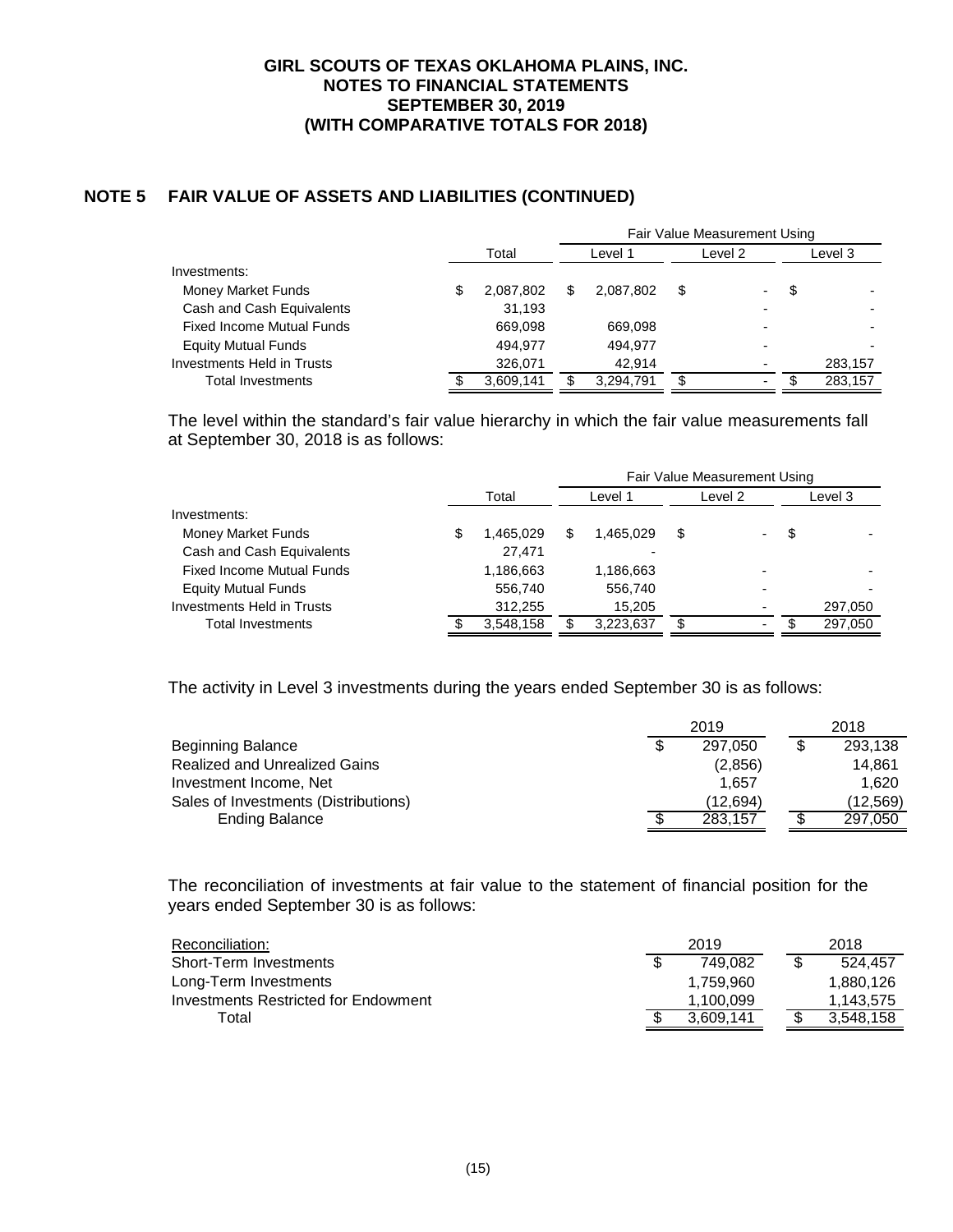## **NOTE 6 DESIGNATED NET ASSETS**

Net assets designated by the Board are as follows:

|                               | 2019 |                          | 2018      |
|-------------------------------|------|--------------------------|-----------|
| <b>Operating Reserves</b>     |      | $\overline{\phantom{a}}$ | 1.668.331 |
| Camp Repairs and Improvements |      | -                        | 76.500    |
| $\tau$ otal                   |      | $\qquad \qquad$          | .744.831  |
|                               |      |                          |           |

## **NOTE 7 NET ASSETS WITH DONOR RESTRICTIONS**

Net assets with donor restrictions consisted of the following:

|                                                              | 2019 |                  | 2018 |                  |
|--------------------------------------------------------------|------|------------------|------|------------------|
| Subject to Expenditure for Specific Purpose:                 |      |                  |      |                  |
| <b>Program Services</b>                                      | \$   | 222,496          | \$   | 470,511          |
| <b>Time Restrictions</b>                                     |      | 40,000           |      | 34,101           |
| <b>Unappropriated Endowment Earnings</b>                     |      |                  |      | 43,476           |
| Total                                                        |      | 262,496          |      | 548,088          |
| Endowments:                                                  |      |                  |      |                  |
| Subject to the Council's Spending Policy - General Endowment |      | 689,513          |      | 689,513          |
| Subject to Endowment Trust Spending and                      |      |                  |      |                  |
| Appropriation Approval                                       |      | 227,390          |      | 227,390          |
| <b>Total Subject to Council or Trust Spending Policy</b>     |      | 916,903          |      | 916,903          |
| Not Subject to Spending Policy or Appropriation:             |      |                  |      |                  |
| Camperships, Scholarships & Innovative Programs              |      | 58,196           |      | 58,196           |
| Scholarships and Capital Improvements                        |      | 125,000          |      | 125,000          |
| Total                                                        |      | 183,196          |      | 183,196          |
| <b>Total Endowment</b>                                       |      | 1,100,099        |      | 1,100,099        |
| Total Net Assets With Donor Restrictions                     |      | <u>1,362,595</u> | \$   | <u>1,648,187</u> |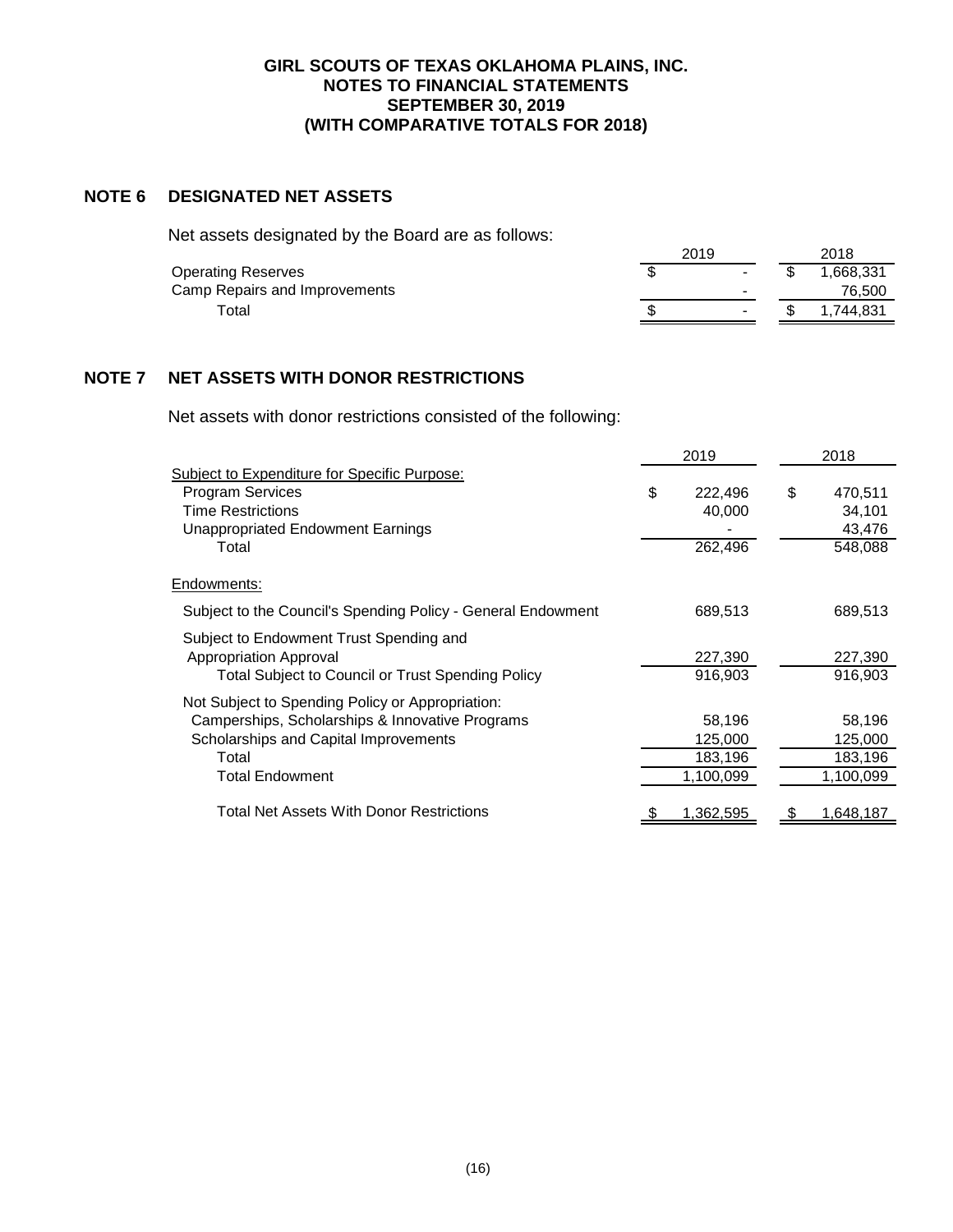## **NOTE 8 COMMITMENTS AND CONTINGENCIES**

#### **Lease Commitments**

The Council leases several of its office facilities and equipment under noncancelable operating lease agreements with terms varying from one to five years. Other facilities are either owned or leased on a month-to-month basis. Total rent expense is \$231,364 and \$219,713 for the years ended September 30, 2019 and 2018, respectively. Future minimum lease payments at September 30, 2019 are as follows:

| Year Ending September 30, | Amount        |  |  |
|---------------------------|---------------|--|--|
| 2020                      | \$<br>240,830 |  |  |
| 2021                      | 177,262       |  |  |
| 2022                      | 98,835        |  |  |
| 2023                      | 98,519        |  |  |
| Thereafter                | 22,422        |  |  |
| Total                     | 637,868       |  |  |

## **NOTE 9 EMPLOYEE BENEFIT PLANS**

The Council participates in the National Girl Scout Council Retirement Plan (the Plan), a noncontributory defined benefit pension plan sponsored by Girl Scouts of the USA. Effective July 31, 2010, the Plan was frozen to new entrants and to further benefit accruals for existing participants, although previously earned benefits can continue to vest. Accrued benefits earned prior to July 31, 2010 are based on years of service and salary levels. The Council made contributions into the Plan of \$386,862 and \$384,093 during the years ended September 30, 2019 and 2018, respectively. For the plan year ending December 31, 2018, the Plan implemented a funding improvement strategy, in which the Council was not required to pay a surcharge.

Additionally, the Council offers a tax-deferred annuity plan qualified under Section 403(b) of the Internal Revenue Code. This plan covers full-time employees of the Council who elect to participate. During the years ended September 30, 2019 and 2018, the Council matched employee contributions up to 3% of eligible compensation, which totaled \$43,493 and \$56,875, respectively.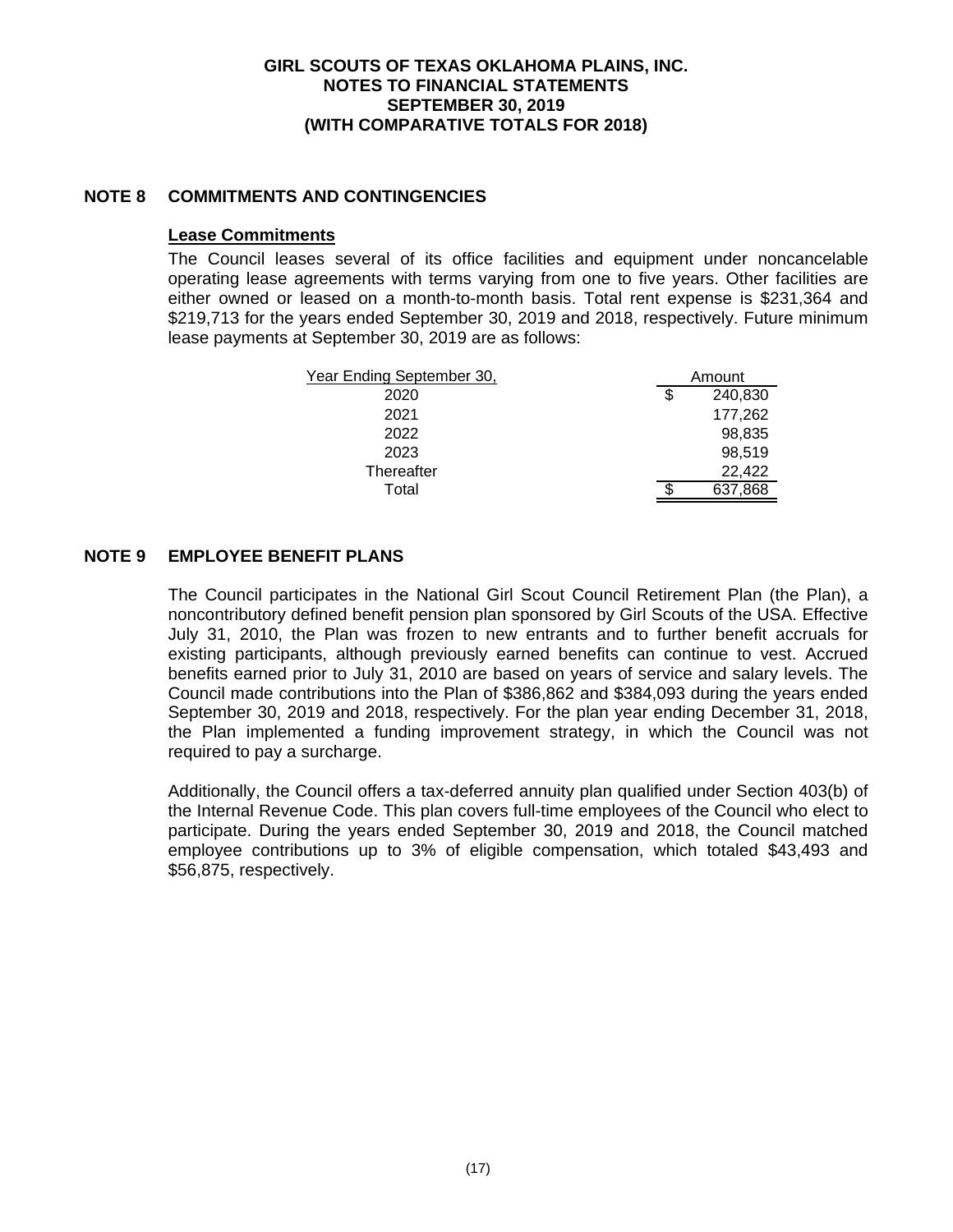#### **NOTE 10 MAJOR SUPPLIER**

The Council is dependent on a third party cookie manufacturer as their primary supplier of Girl Scout cookies. The supplier accounted for approximately 24% of total expenditures as of September 30, 2019 and 2018. The loss of this supplier or a significant reduction in product availability could have a material adverse effect on the Council.

## **NOTE 11 FUNCTIONAL ALLOCATION OF EXPENSES**

The financial statements report certain categories of expenses that are attributable to more than one program or supporting function. Therefore, these expenses require allocation on a reasonable basis that is consistently applied. The expenses that are allocated include depreciation and general office and occupancy, which are allocated on a square-footage basis, as well as salaries and benefits, which are allocated on the basis of estimated time and effort.

## **NOTE 12 LIQUIDITY AND AVAILABILITY**

Financial assets available for general expenditure, that is, without donor or other restrictions limiting their use, within one year of the Statement of Financial Position date, comprise the following as of September 30, 2019:

| <b>Contributions Receivable</b><br>Accounts Receivable, Net<br>Short-Term Investments | 591,762    |
|---------------------------------------------------------------------------------------|------------|
|                                                                                       | 42,000     |
|                                                                                       | 123,252    |
|                                                                                       | 749.082    |
| Long-Term Investments                                                                 | 1,759,960  |
| Less: Amounts Restricted by Donors                                                    | (262, 496) |
| Add: Estimated Endowment Distribution                                                 | 80,000     |
| Total                                                                                 | 3,083,560  |

The Council has a policy to structure its financial assets to be available as its general expenditures, liabilities, and other obligations become due. Additionally, the Council has a \$2 million line of credit that is used exclusively to pay our cookie vendor early in order to obtain discount for initial orders and is paid back as soon as cash receipts are available to pay the line back.

The Council's working capital and cash flows have seasonal variations during the year attributed to product sales which happens in the second quarter of the fiscal year. To manage liquidity, the Council maintains an operating reserve which can be drawn on during the year to manage cash flow and then reinvested in the reserve when funds are received.